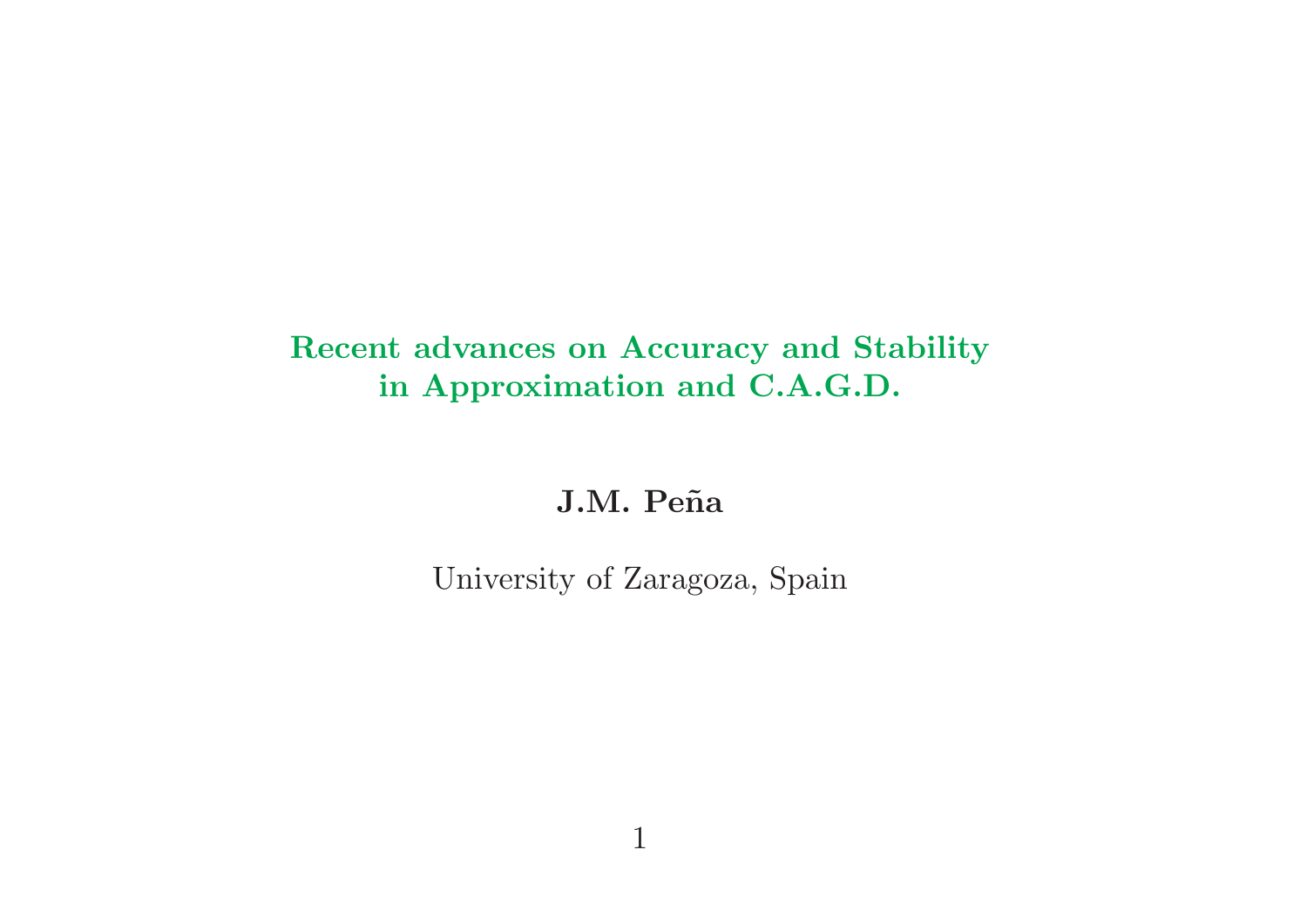Effects of finite precision arithmetic on numerical algorithms:

- Roundoff errors.
- Data uncertainty.

Key concepts:

- *Conditioning*: it measures the sensibility of solutions to perturbations of data.
- Growth factor: it measures the relative size of the intermediate computed numbers with respect to the initial coefficients or to the final solution.
- *Backward error*: if the computed solution is the exact solution of a perturbated problem, it measures such perturbation.
- Forward error: it measures the distance between the exact solution and the computed solution.

 $(Forward\ error) \leq (Backward\ error) \times (Condition)$ 

N.J. Higham. Accuracy and Stability of Numerical Algorithms, second ed.. SIAM, Philadelphia, PA, 2002.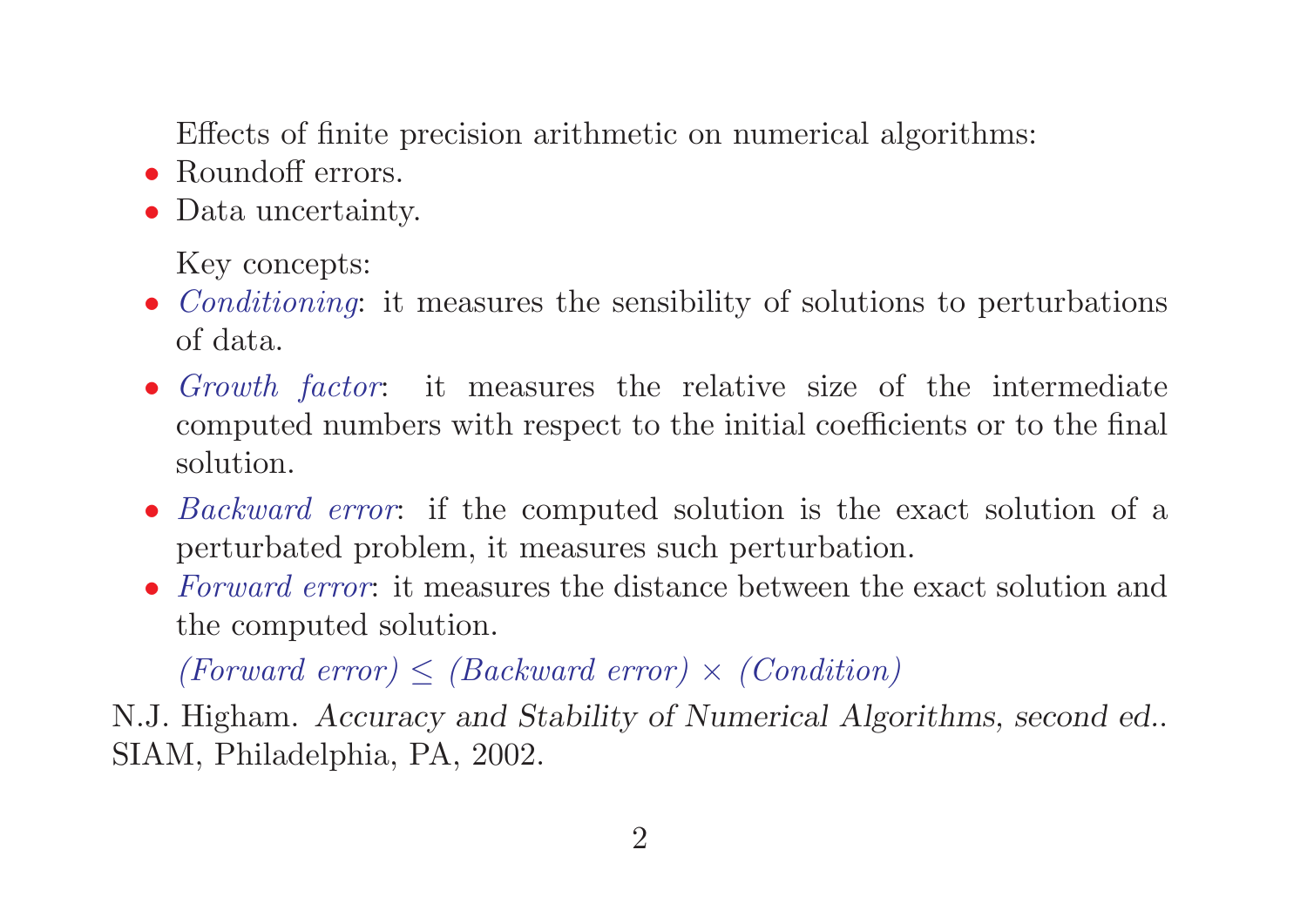### Error analysis

Given  $a \in \mathbf{R}$ , the computed element in floating point arithmetic will be denoted by either  $f(a)$  or by  $\hat{a}$ .

Models:

$$
fl(a op b) = (a op b)(1 + \delta), \quad |\delta| \le u,
$$

$$
fl(a op b) = \frac{(a op b)}{(1 + \varepsilon)}, \quad |\varepsilon| \le u,
$$

with u the unit roundoff and op any of the elementary operations  $+$ ,  $-$ ,  $\times$ ,  $\bigg)$ .

Given  $k \in \mathbb{N}_0$  such that  $ku < 1$ , let us define

$$
\gamma_k:=\frac{ku}{1-ku}.
$$

We shall deal with quantities  $\theta_k$  satisfying that their absolute value is upperly bounded by  $\gamma_k$ .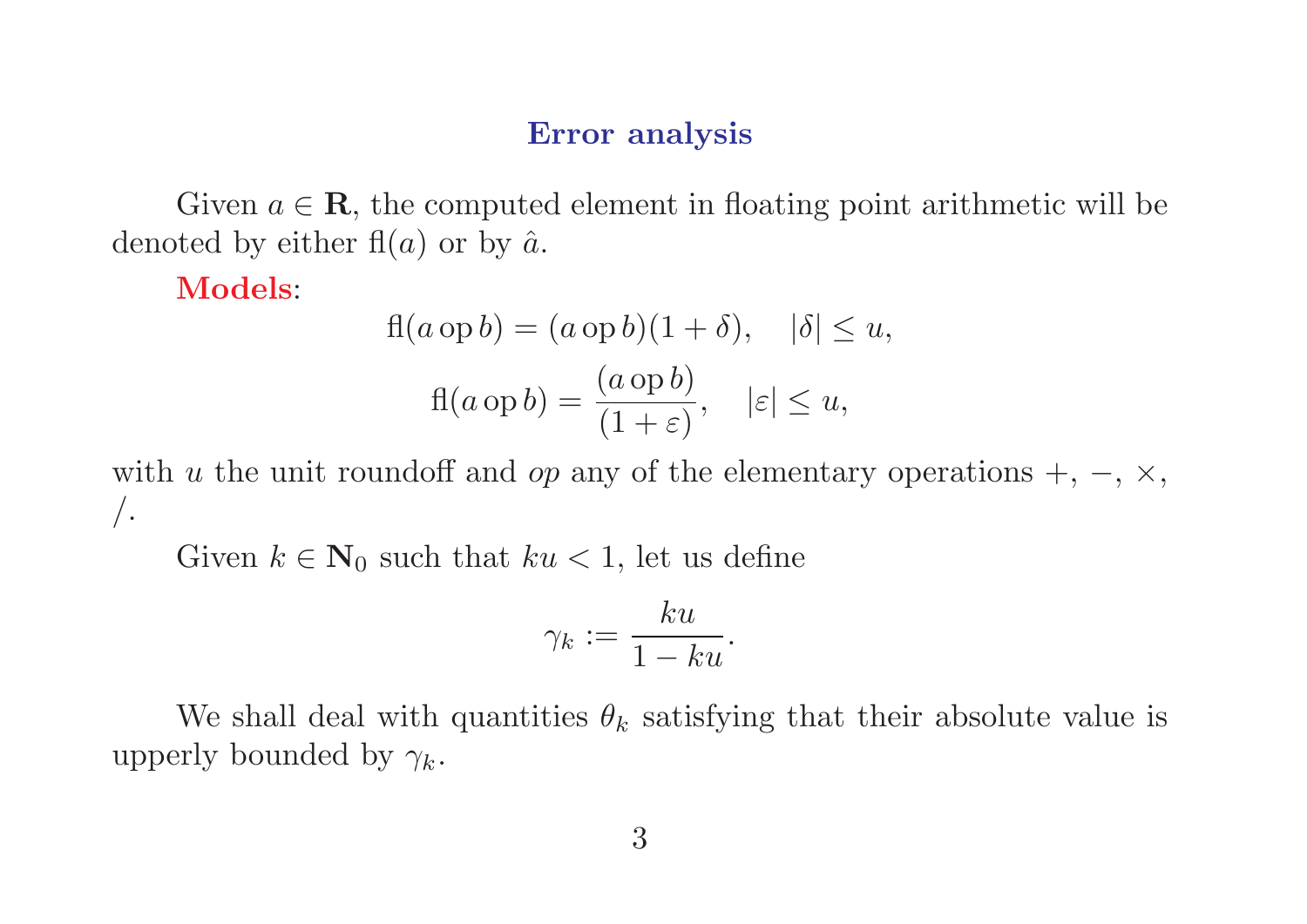$$
\gamma_k := \frac{ku}{1 - ku}.
$$

$$
|\theta_k| \le \gamma_k
$$

Properties:

**a)** 
$$
(1 + \theta_k)(1 + \theta_j) = 1 + \theta_{k+j}
$$
,  
\n**b)**  $\gamma_k + \gamma_j + \gamma_k \gamma_j \leq \gamma_{k+j}$ ,  
\n**c)**  $\gamma_k + u \leq \gamma_{k+1}$ ,  
\n**d)** if  $\rho_i = \pm 1$ ,  $|\delta_i| \leq u$   $(i = 1, ..., k)$  then  
\n
$$
\prod_{i=1}^k (1 + \delta_i)^{\rho_i} = 1 + \theta_k.
$$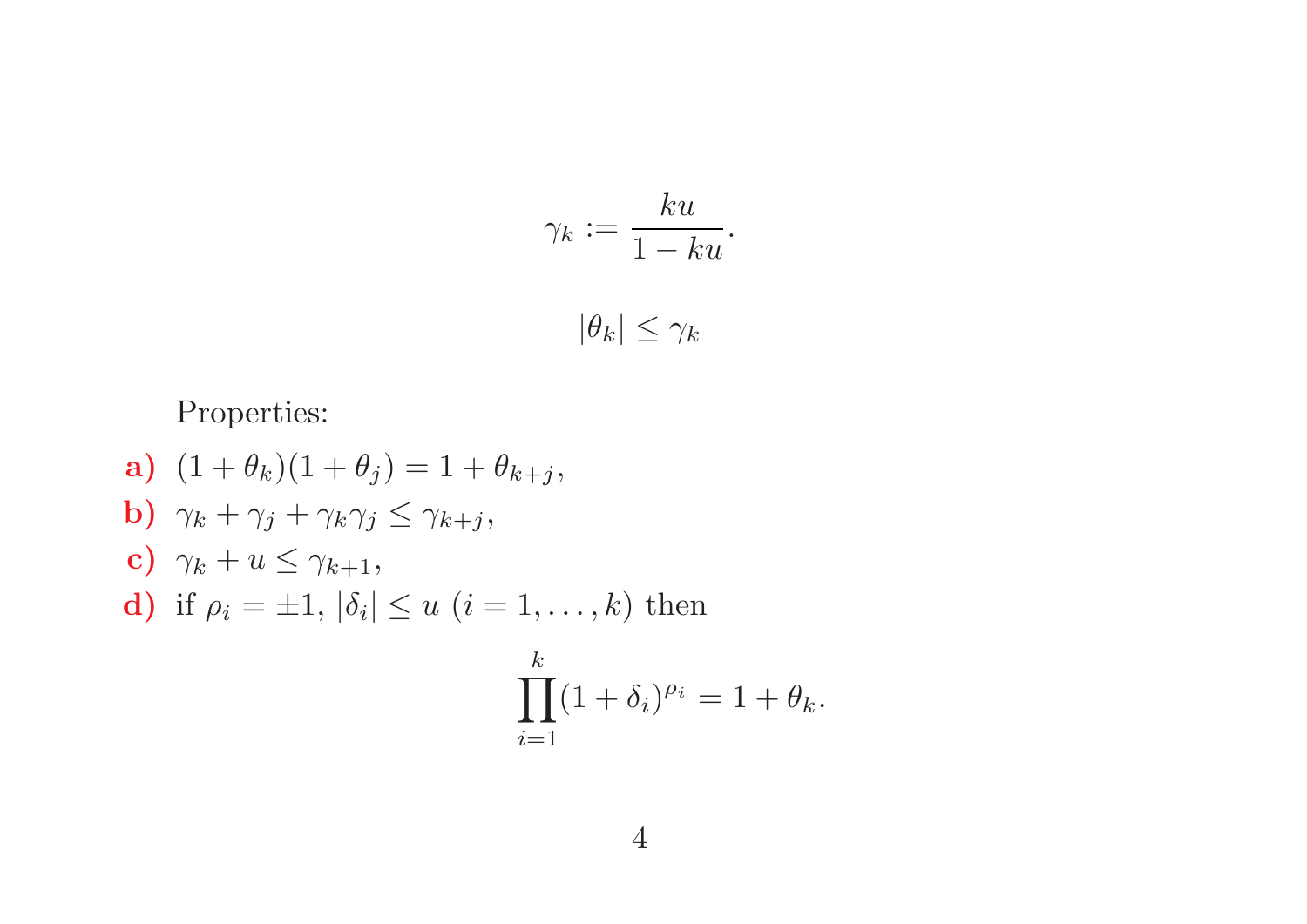**Accurate** algorithm: the relative error is bounded by  $\mathcal{O}(\varepsilon)$ , where  $\varepsilon$  is the machine precision. They are called HRA (with High Relative Accuracy) algorithms.

Admissible operations in algorithms with high relative precision: products, quotients, sums of numbers of the same sign and sums/subtractions of exact data. They are called NIC (no inaccurate cancellation) algorithms:

The only forbidden operation is true subtraction, due to possible cancellation in leading digits.

J. Demmel, I. Dumitriu, O. Holtz, P. Koev: Accurate and efficient expression evaluation and linear algebra, Acta Numer. 17 (2008), 87-145.

Evaluating  $x + y + z$  is not possible with HRA.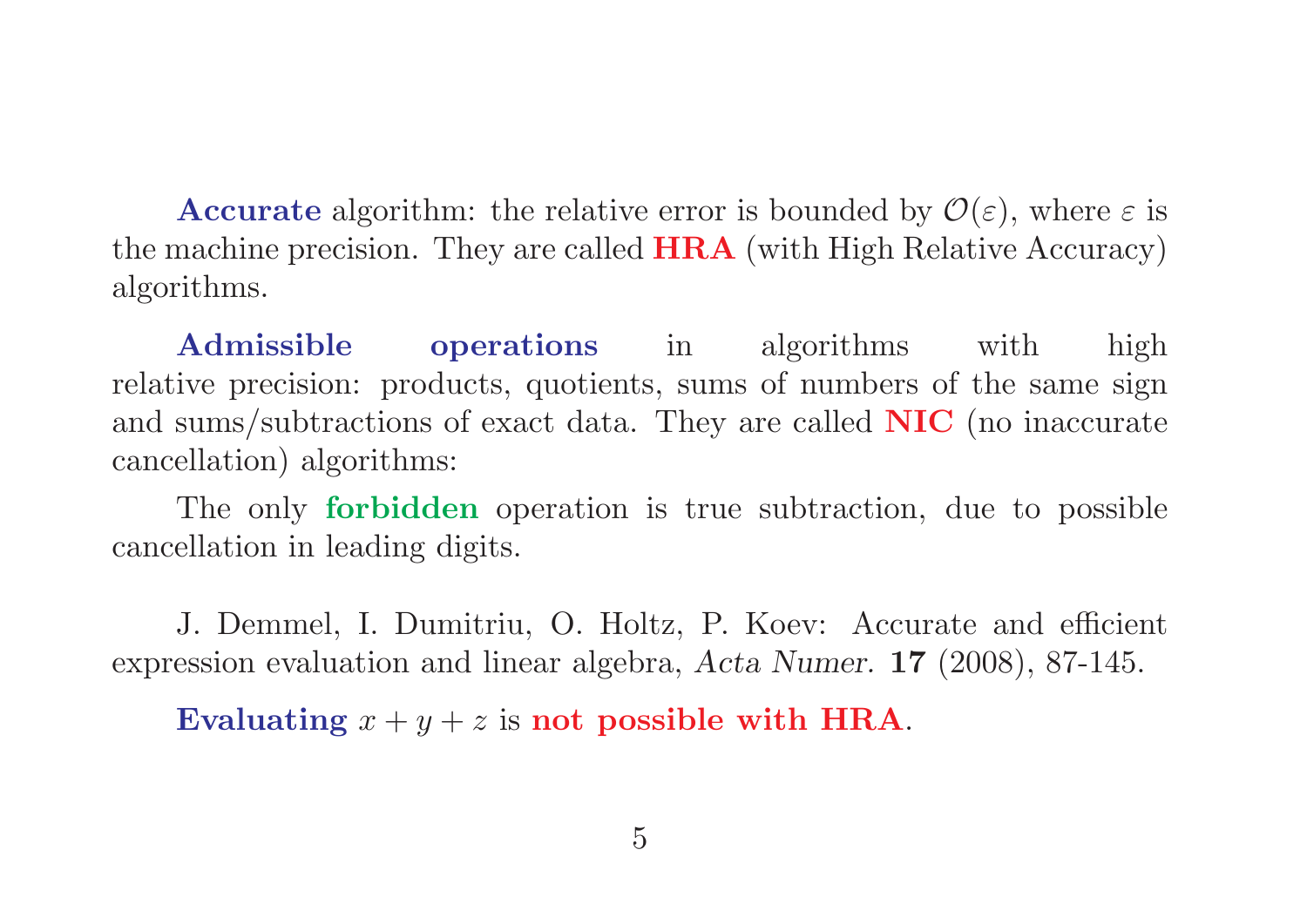For some structured classes of matrices, HRA algorithms can be found. But we also know that this is not possible for other classes of structured matrices. For instance, the determinant of a Toeplitz matrix cannot be evaluated with HRA.

$$
B = \begin{pmatrix} a_0 & a_1 & a_2 & a_3 & a_4 \\ a_{-1} & a_0 & a_1 & a_2 & a_3 \\ a_{-2} & a_{-1} & a_0 & a_1 & a_2 \\ a_{-3} & a_{-2} & a_{-1} & a_0 & a_1 \\ a_{-4} & a_{-3} & a_{-2} & a_{-1} & a_0 \end{pmatrix}
$$

Even if HRA algorithms exist, if the matrices are ill-conditioned, then they may need to be **re-parameterized**: first task to construct algorithms with HRA.

With these new parameters, new algorithms can be designed to compute the desired values (eigenvalues, singular values, inverses or solutions of the corresponding linear systems) with HRA.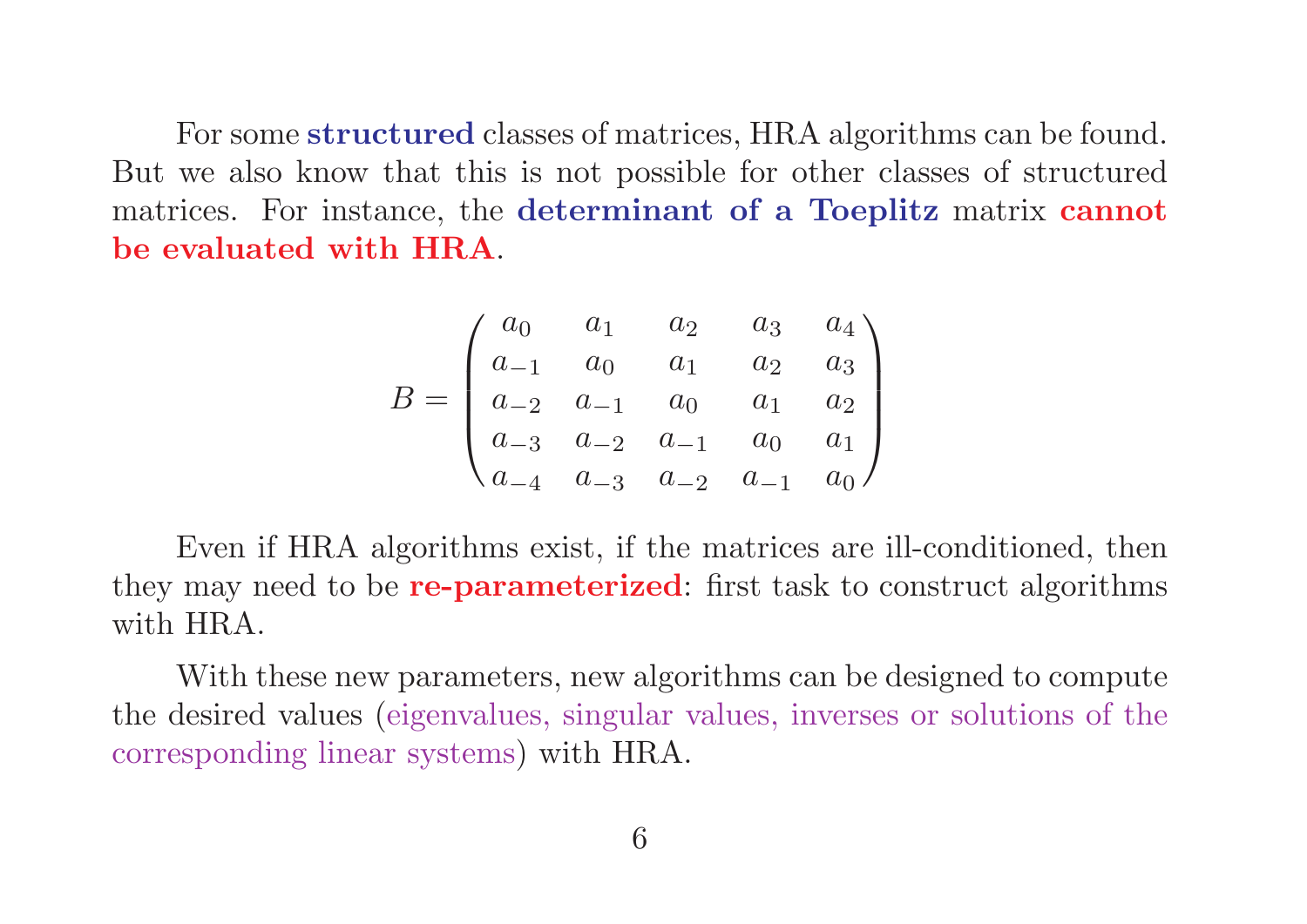In order to guarantee accurate computations for some special classes of matrices, it is crucial to find an **adequate parametrization** adapted to the special classes of matrices:

- For diagonally dominant *M*-matrices: the off-diagonal entries and the row sums.
- For nonsingular **totally positive** matrices: the multipliers of its Neville elimination (which correspond to their bidiagonal factorzation).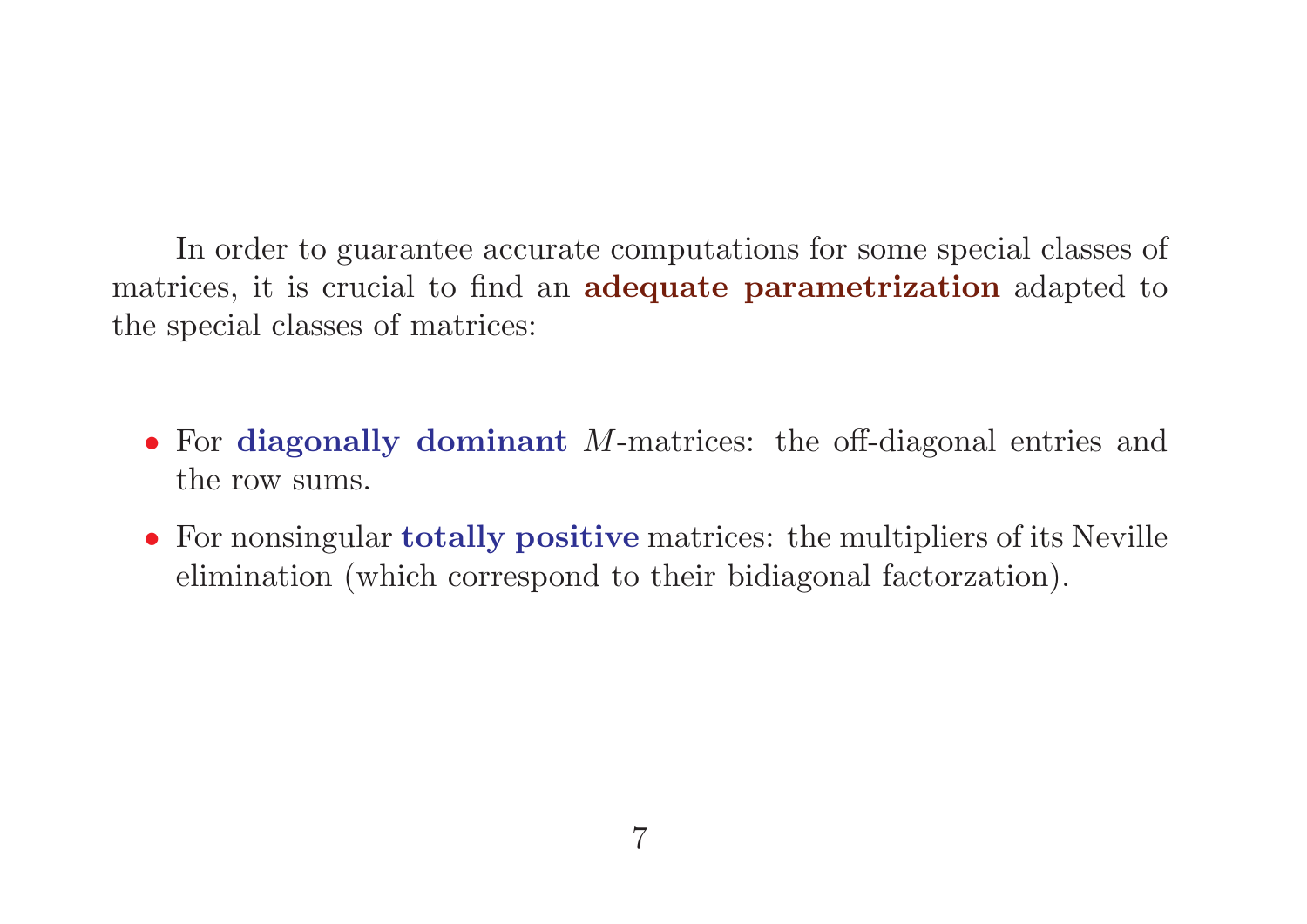### TP and SR matrices

**Definition.** A matrix is *strictly totally positive* (STP) if all its minors are positive and it is totally positive (TP) if all its minors are nonnegative.

**Definition.** A matrix is called *sign-regular* (SR) if all  $k \times k$  minors of A have the same sign (which may depend on k) for all k. If, in addition, all minors are nonzero, then it is called *strictly sign-regular* (SSR).

Variation diminishing properties of sign-regular matrices A: if A is a nonsingular  $(n + 1) \times (n + 1)$  matrix, then A is sign-regular if and only if the number of changes of strict sign in the ordered sequence of components of Ax is less than or equal to the number of changes of strict sign in the ordered sequence  $(x_0, \ldots, x_n)$ , for all  $\mathbf{x} = (x_0, \ldots, x_n)^T \in \mathbb{R}^{n+1}$ .

I.J. Schoenberg: Über Variationsderminderende lineare Transformationem. Math. Z. **32** (1930), 321-328.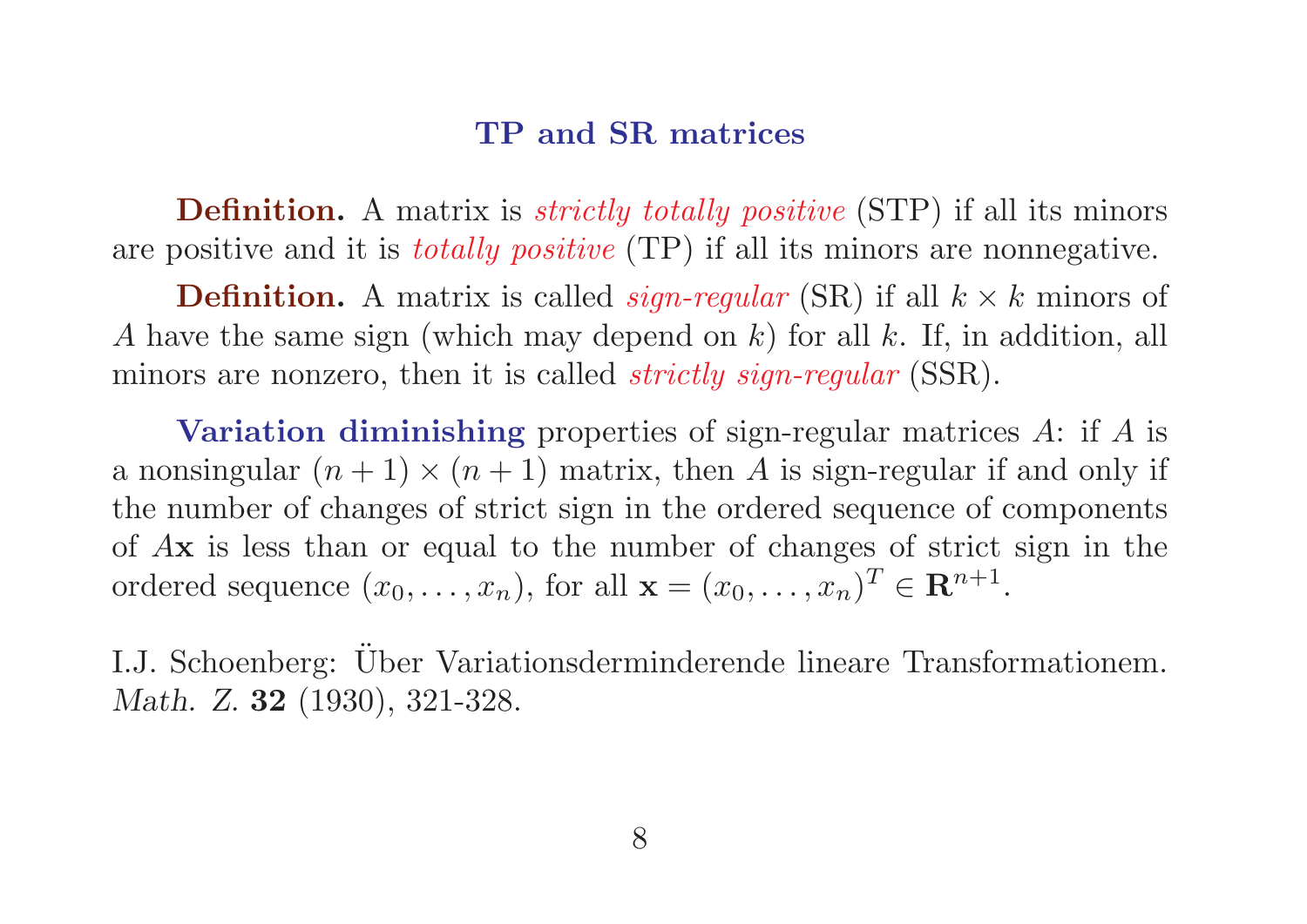#### Factorizations in terms of bidiagonal matrices

If  $K$  is  $TP$  and nonsingular, then we can write

$$
K=L_{n-1}L_{n-2}\cdots L_1DU_1\cdots U_{n-2}U_{n-1},
$$

where the matrices  $L_i$  (resp.,  $U_i$ ) are nonnegative lower (resp., upper) triangular **bidiagonal** with unit diagonal and  $D$  is a **diagonal** matrix with positive diagonals.

Uniqueness of the factorization, under certain conditions, in:

M. Gasca, J.M. P.: A matricial description of Neville elimination with applications to total positivity. Linear Alg. Appl. 202 (1994), 33–54.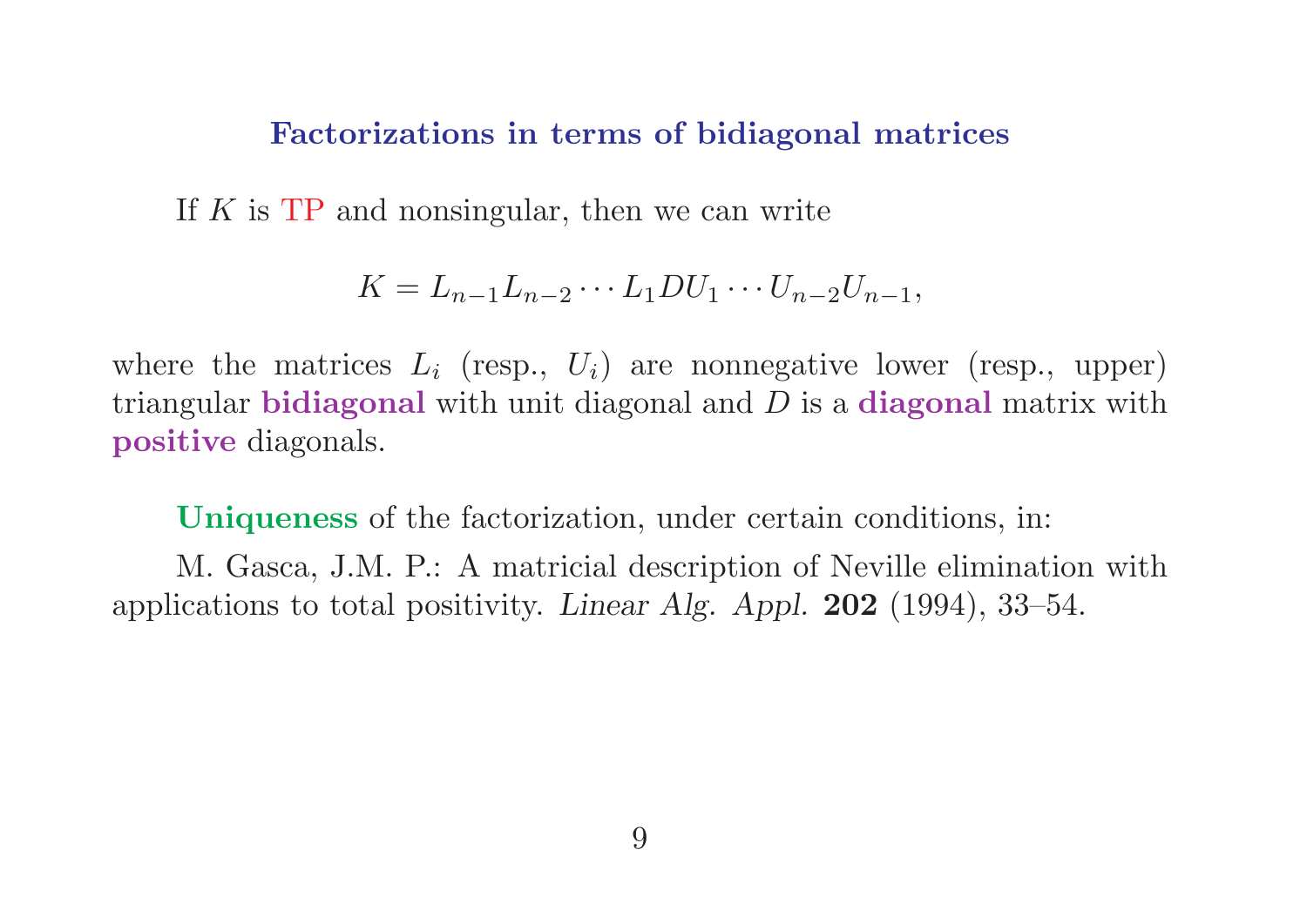Tridiagonal (Jacobi) SR nonsingular matrices have been characterized in:

A. Barreras, J.M. P.: Characterizations of Jacobi sign regular matrices, Linear Algebra and its Applications 436 (2012), pp. 381-388.

If K is SSR and nonsingular, then we can write

$$
K=L_{n-1}L_{n-2}\cdots L_1DU_1\cdots U_{n-2}U_{n-1},
$$

where the matrices  $L_i$  (resp.,  $U_i$ ) are nonnegative lower (resp., upper) triangular bidiagonal with unit diagonal and  $D$  is a diagonal matrix with nonzero diagonals:

M. Gasca, J.M. P.: A test for strict sign-regularity. Linear Alg. Appl. 197-198 (1994), 133–142.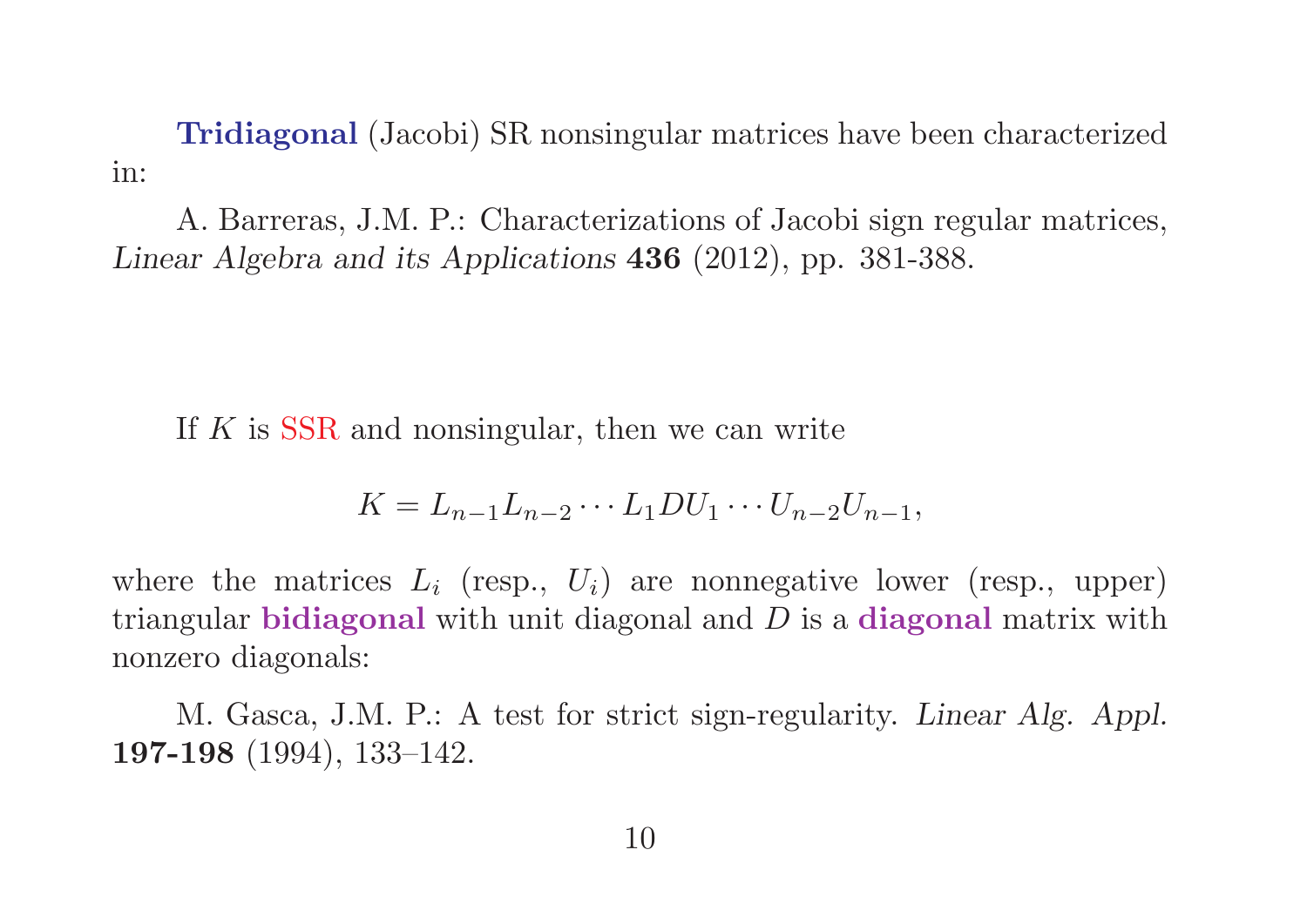If  $K$  is nonsingular TP and stochastic, then we can write

$$
K = F_{n-1}F_{n-2}\cdots F_1G_1\cdots G_{n-2}G_{n-1},
$$



F<sup>i</sup> = 1 0 1 . . . . . . 0 1 αi+1,<sup>1</sup> 1 − αi+1,<sup>1</sup> . . . . . . αn,n−<sup>i</sup> 1 − αn,n−<sup>i</sup>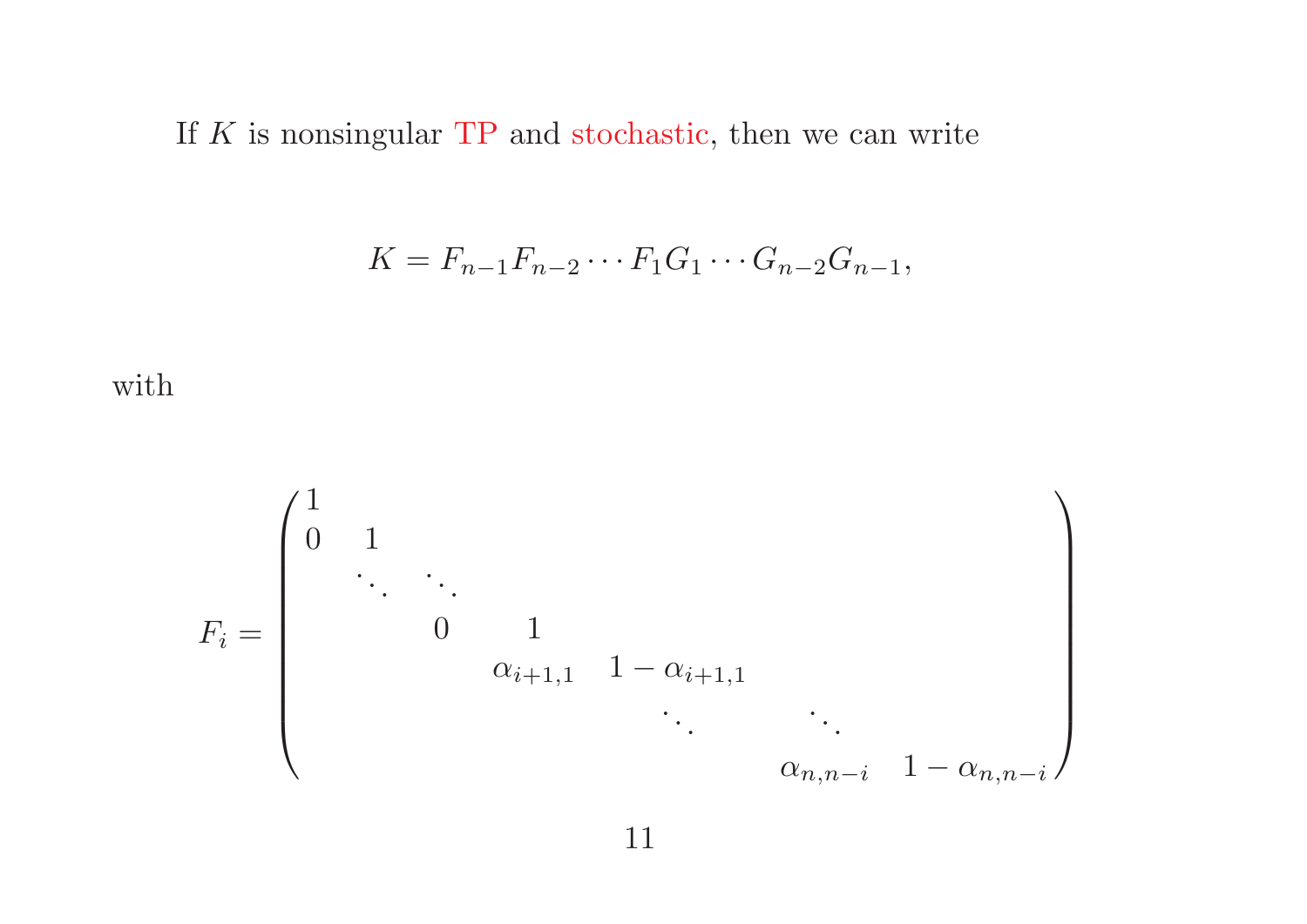and

G<sup>i</sup> = 1 0 . . . . . . 1 0 1 − α1,i+1 α1,i+1 . . . . . . 1 − αn−i,n αn−i,n 1 

,

where,  $\forall (i, j), 0 \leq \alpha_{i,j} < 1.$ 

Interpretation in CAGD of this factorization as a corner cutting algorithm: the most important algorithms in CAGD.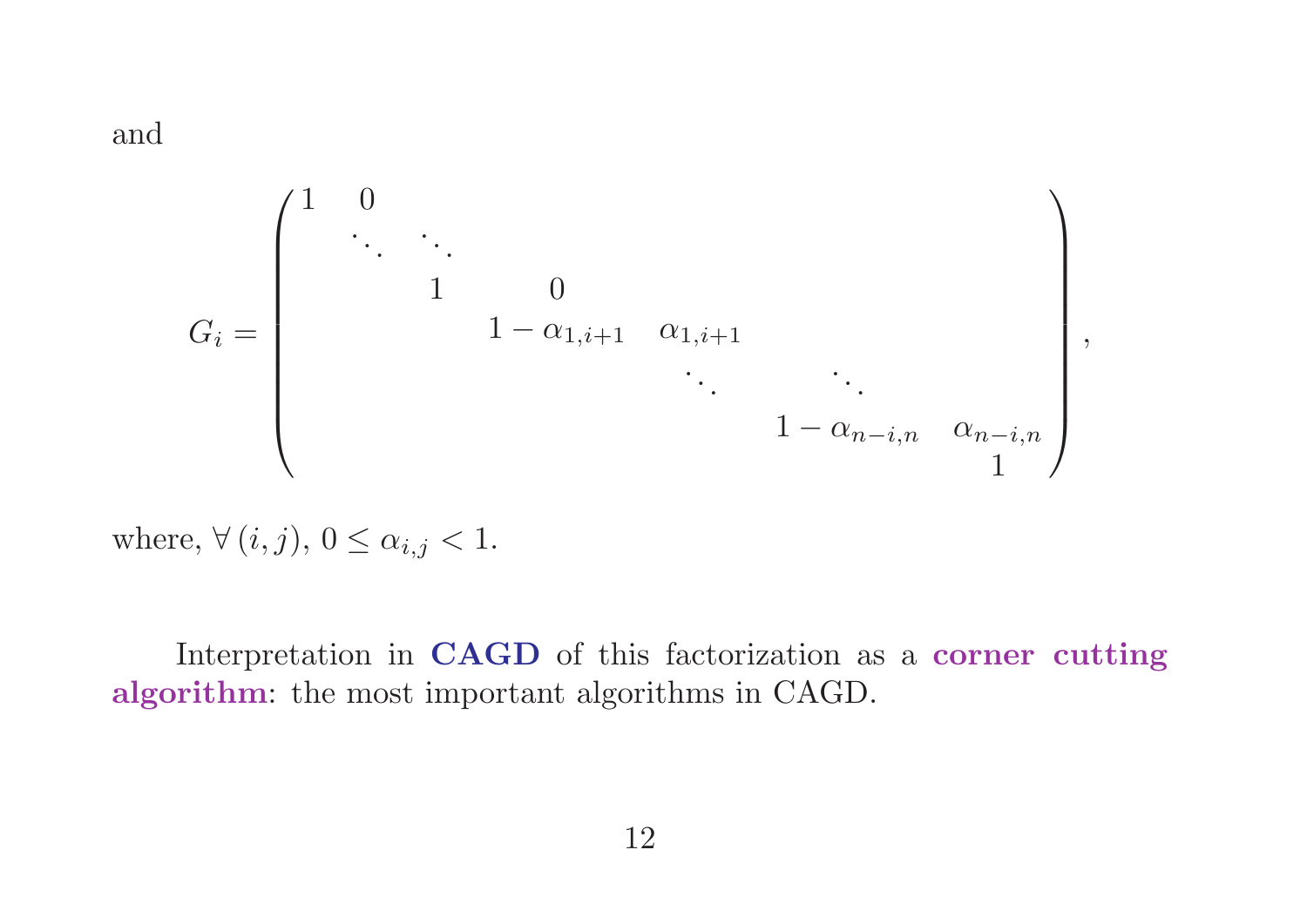The bidiagonal factorization of nonsingular TP matrices is associated to an elimination procedure alternative to Gauss elimination called Neville **elimination**. It requires  $O(n^3)$  elementary operations to check if an  $n \times n$ matrix is either TP or STP:

M. Gasca, J.M. P.: Total positivity and Neville elimination. Linear Algebra Appl. 165 (1992), 25-44.

Neville elimination produces zeros in each column by adding to each row an adequate multiple of the previous one (instead of a multiple of the pivot row as in Gauss elimination).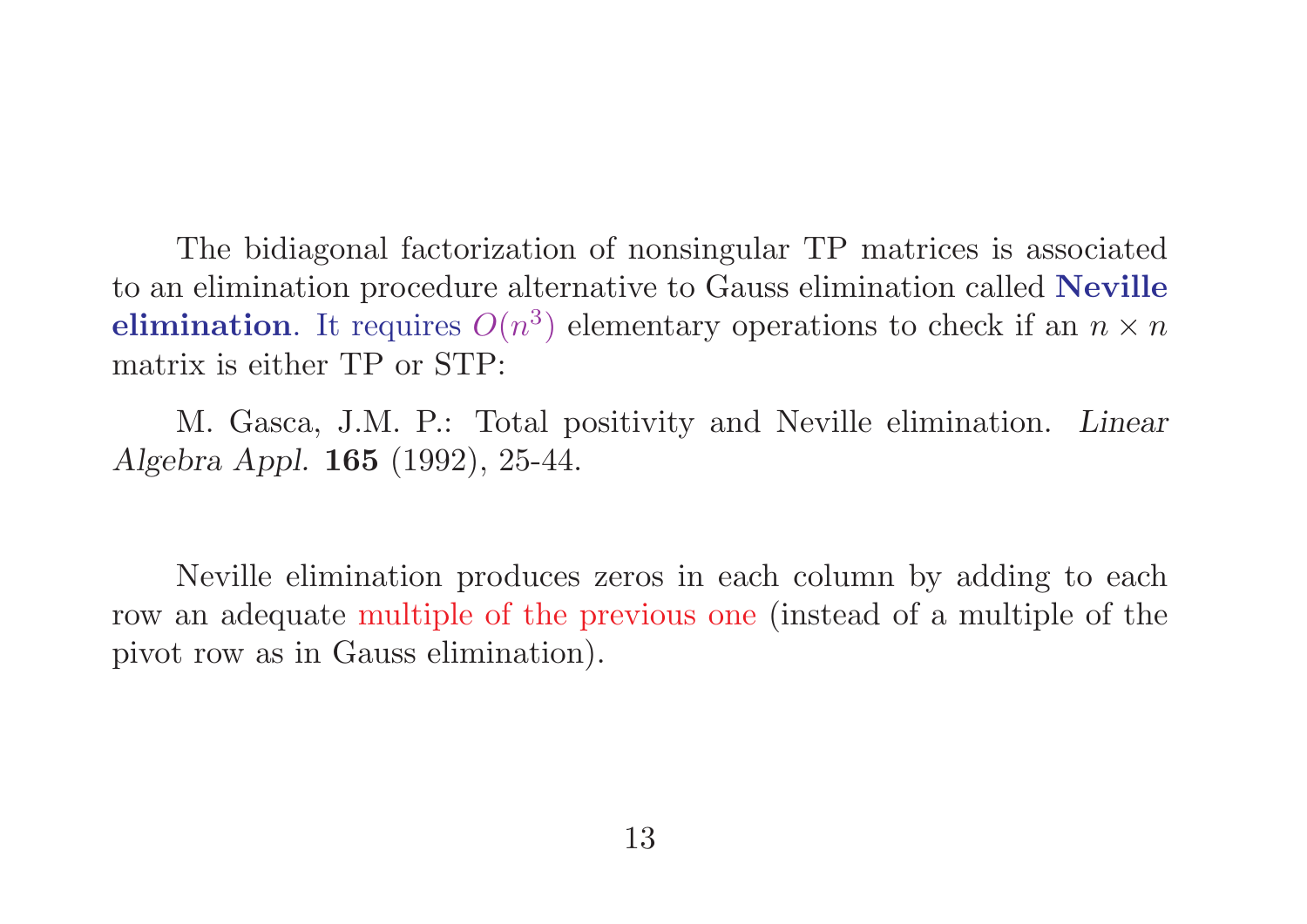## Neville elimination (NE)

If A is a nonsingular matrix of order n, it consists of  $n - 1$  steps:

$$
A = A^{(1)} \rightarrow A^{(2)} \rightarrow \dots \rightarrow A^{(n)} = U,
$$
  
\n
$$
A^{(t)} = \begin{pmatrix}\na_{11}^{(t)} & a_{12}^{(t)} & \cdots & \cdots & \cdots & a_{1n}^{(t)} \\
0 & a_{22}^{(t)} & \cdots & \cdots & \cdots & a_{2n}^{(t)} \\
\vdots & 0 & \ddots & & \vdots \\
\vdots & \vdots & & \ddots & & \vdots \\
\vdots & \vdots & & \ddots & & \vdots \\
\vdots & \vdots & & \vdots & \ddots & a_{tn}^{(t)} \\
\vdots & \vdots & & \ddots & & \vdots \\
0 & 0 & \cdots & \cdots & a_{nt}^{(t)} & \cdots & a_{nn}^{(t)}\n\end{pmatrix}.
$$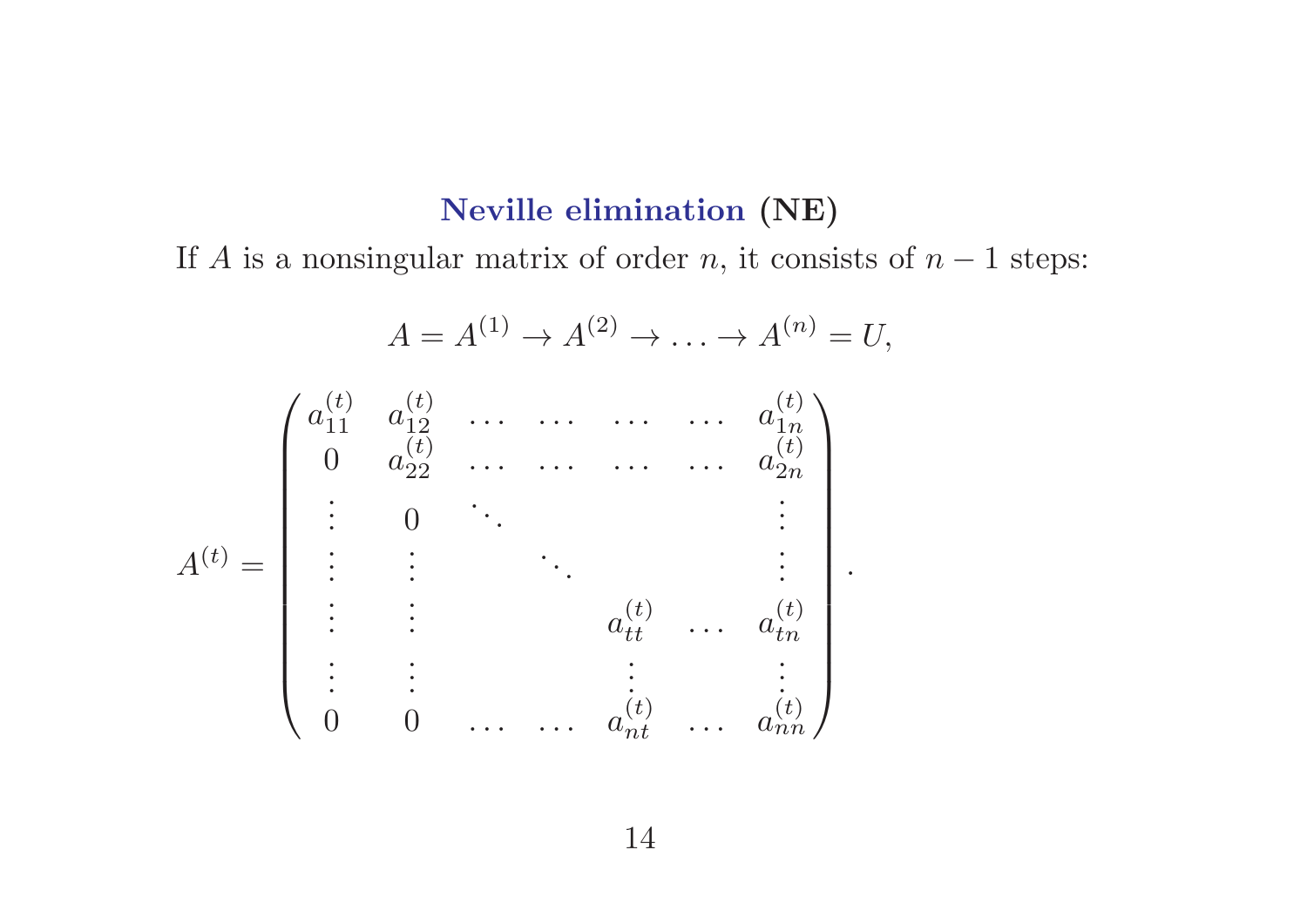$$
a_{ij}^{(t+1)} = \begin{cases} a_{ij}^{(t)} & i \leq t \\ a_{ij}^{(t)} - \frac{a_{it}^{(t)}}{a_{i-1,t}^{(t)}} a_{i-1,j}^{(t)} & i \geq t+1, a_{i-1,t}^{(t)} \neq 0 \\ a_{ij}^{(t)} & i \geq t+1, a_{i-1,t}^{(t)} = 0 \end{cases}
$$

The element

$$
p_{ij} := a_{ij}^{(j)}, \quad 1 \le j \le i \le n,
$$

is called  $(i, j)$  pivot of the NE of A.

The element

$$
m_{ij} := p_{ij}/p_{i-1,j}, \quad 1 \le j \le i \le n,
$$

is called  $(i, j)$  multiplier of the NE of A.

The complete Neville elimination (CNE) of A: NE of A until obtaining U and NE of  $V := U^T$ .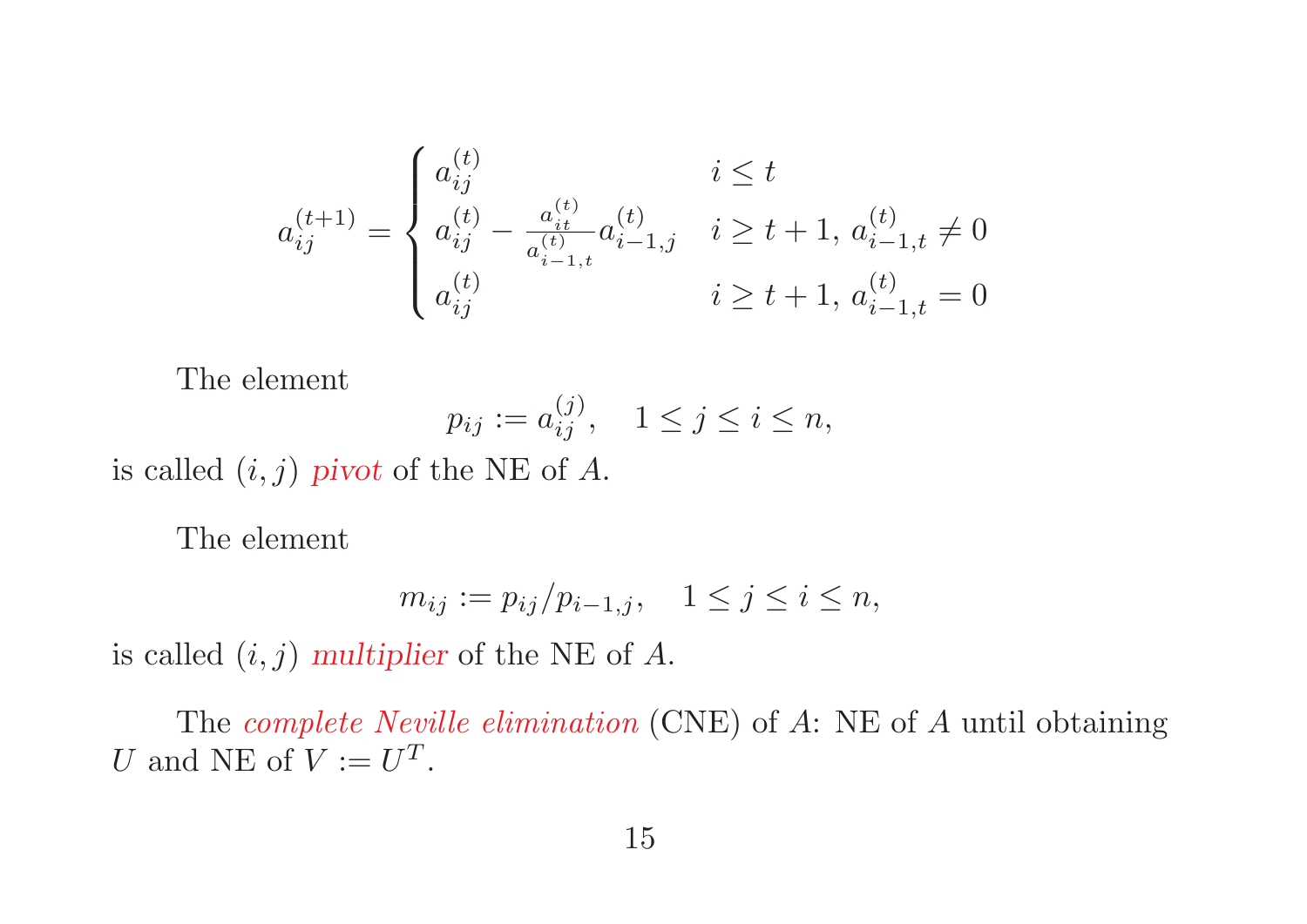## • Error analysis and recent applications of NE.

ALONSO P., GASCA M., P. J.M.: "Backward error analysis of Neville elimination" (1997). Applied Numerical Mathematics 23, pp. 193-204.

ALONSO P., DELGADO J., GALLEGO R., P. J.M.: "Neville elimination: an efficient algorithm with application to Chemistry" (2010). Journal of Mathematical Chemistry 48, pp. 3-20.

ALONSO P., DELGADO J., GALLEGO R., P. J.M.: "A collection of examples where Neville elimination outperforms Gaussian elimination" (2010). Applied Mathematics and Computation 216, pp. 2525-2533.

ALONSO P., DELGADO J., GALLEGO R., P. J.M.: "Growth Factors of Pivoting Strategies Associated to Neville Elimination" (2011). Journal of Computational and Applied Mathematics 235, pp. 1755-1762.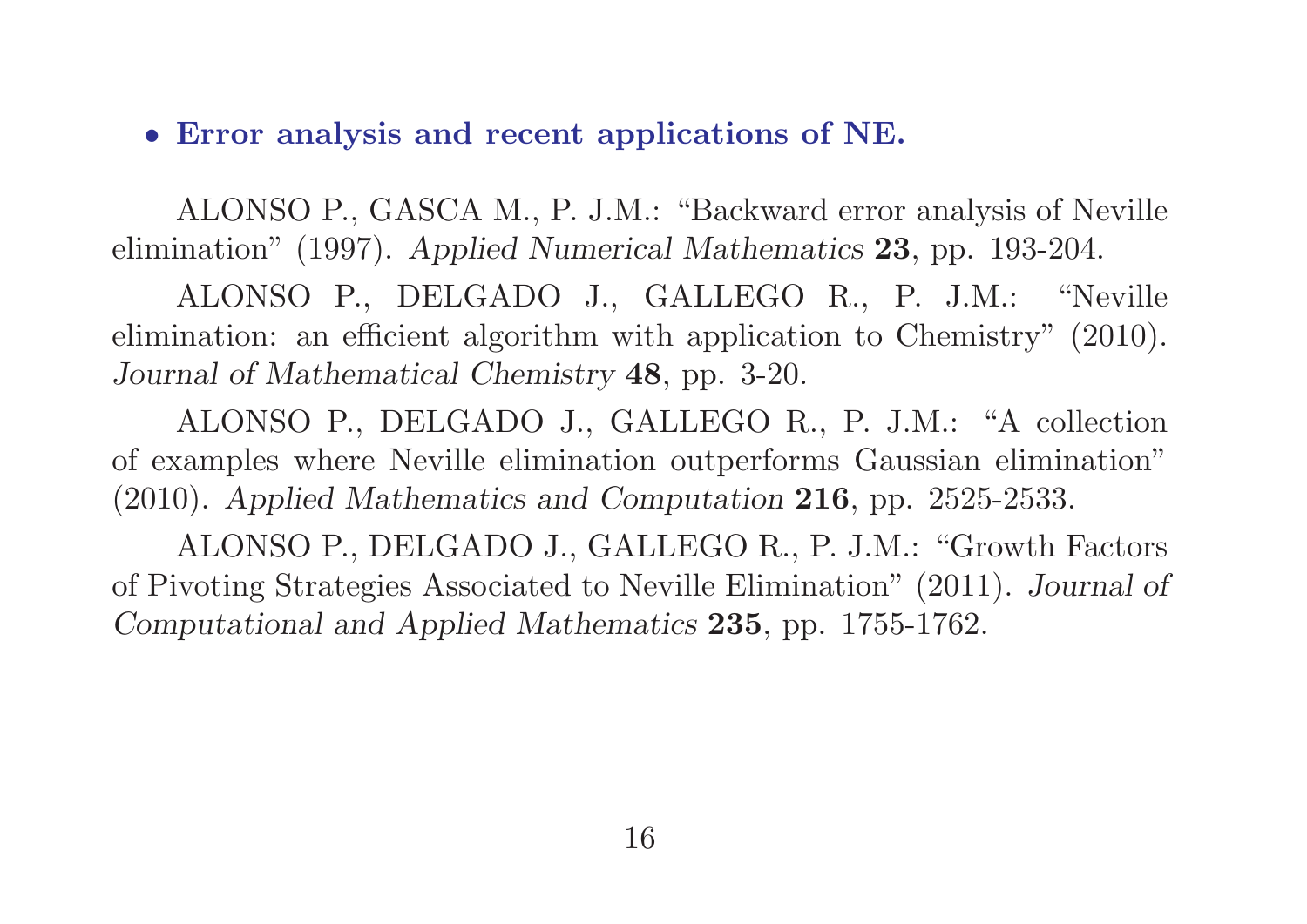Neville elimination (NE) leads to a factorization of a nonsingular totally positive matrix in terms of bidiagonal factors, and the elements appearing in the factorization (the **multipliers of NE**) are natural parameters of the matrix.

P. Koev: Accurate computations with totally nonnegative matrices, SIAM J. Matrix Anal. Appl. 29 (2007), no. 3, 731–751.

P. Koev: Accurate Eigenvalues and SVDs of Totally Nonnegative Matrices, SIAM J. Matrix Anal. Appl. 27 (2005), 1-23.

This factorization has been used to obtain accurate computations with **subclasses** of nonsingular totally positive matrices. In particular, accurate computation of their inverses , SVD and eigenvalues.

J. Demmel and P. Koev: The Accurate and Efficient Solution of a Totally Positive Generalized Vandermonde Linear System, SIAM J. Matrix Anal. Appl. 27 (2005), 142-152.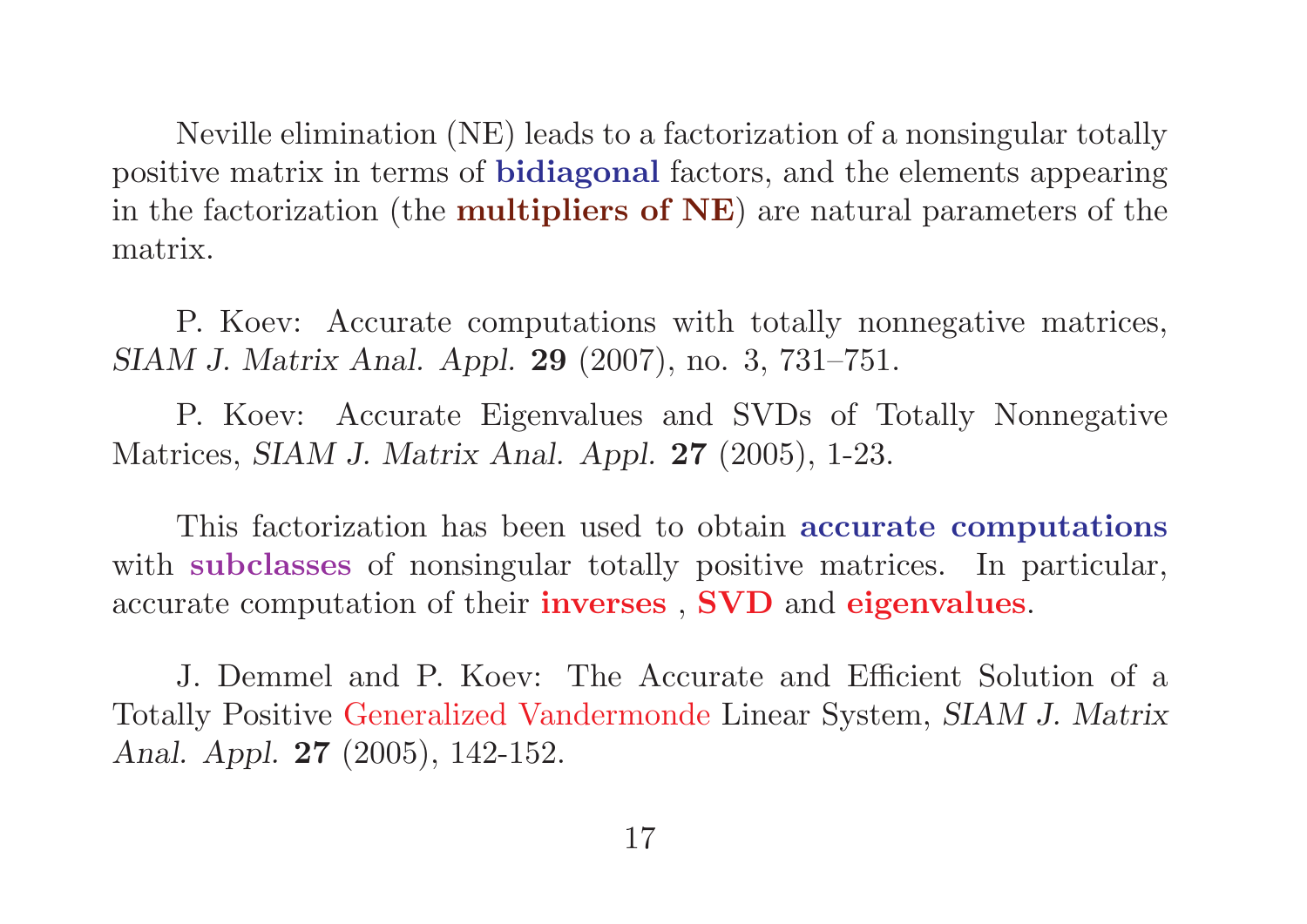J.J. Martínez, J.M. P.: Fast algorithms of Bjrck-Pereyra type for solving Cauchy-Vandermonde linear systems, Appl. Numer. Math. 26 (1998), 343- 352.

A. Marco, J.J. Martínez: A fast and accurate algorithm for solving Bernstein-Vandermonde linear systems, Linear Algebra Appl. 422 (2007), 616-628.

A. Marco, J.J. Martínez: Accurate computations with Said-Ball-Vandermonde matrices, Linear Algebra Appl. 432 (2010), 2894-2908.

J. Delgado, J.M. P.: Accurate computations with collocation matrices of rational bases (2013). Applied Mathematics and Computation 219, pp. 4354-4364.

J. Delgado, J.M. P.: Fast and accurate algorithms for Jacobi-Stirling matrices (2014). Applied Mathematics and Computation 236, pp. 253-259. J. Delgado, J.M. P.: Accurate computations with collocation matrices of q-Bernstein polynomials (2015). SIAM Journal on Matrix Analysis and its Applications 36, 880-893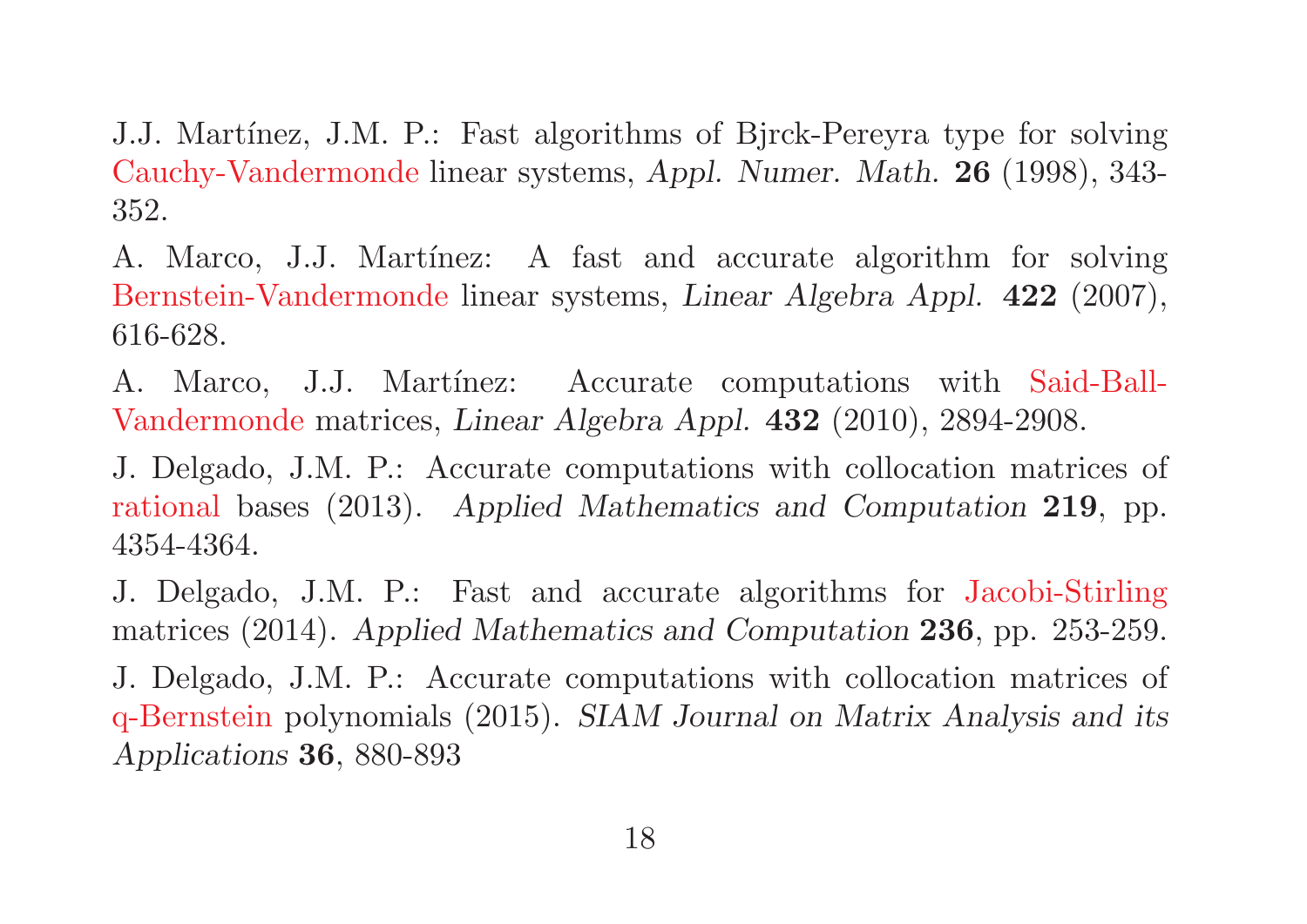We shall illustrate the use of Neville elimination to obtain bidiagonal decompositions with the case of STP matrices.

Theorem. A matrix A is strictly totally positive if and only if the Neville elimination of A and  $A<sup>T</sup>$  can be performed without row exchanges, all the mutipliers of the Neville elimination of A and  $A<sup>T</sup>$  are positive and all the diagonal pivots of the Neville elimination of A are positive.

Theorem. Let A be a strictly totally positive matrix. Then A and A<sup>−</sup><sup>1</sup> admit factorizations in the form

 $A^{-1} = G_1 G_2 \cdots G_n D^{-1} F_n F_{n-1} \cdots F_1$ ,  $A = \overline{F}_n \overline{F}_{n-1} \cdots \overline{F}_1 D \overline{G}_1 \cdots \overline{G}_n$ ,

respectively, where  $F_i$  and  $\overline{F}_i$ ,  $i \in \{1, ..., n\}$ , are the lower triangular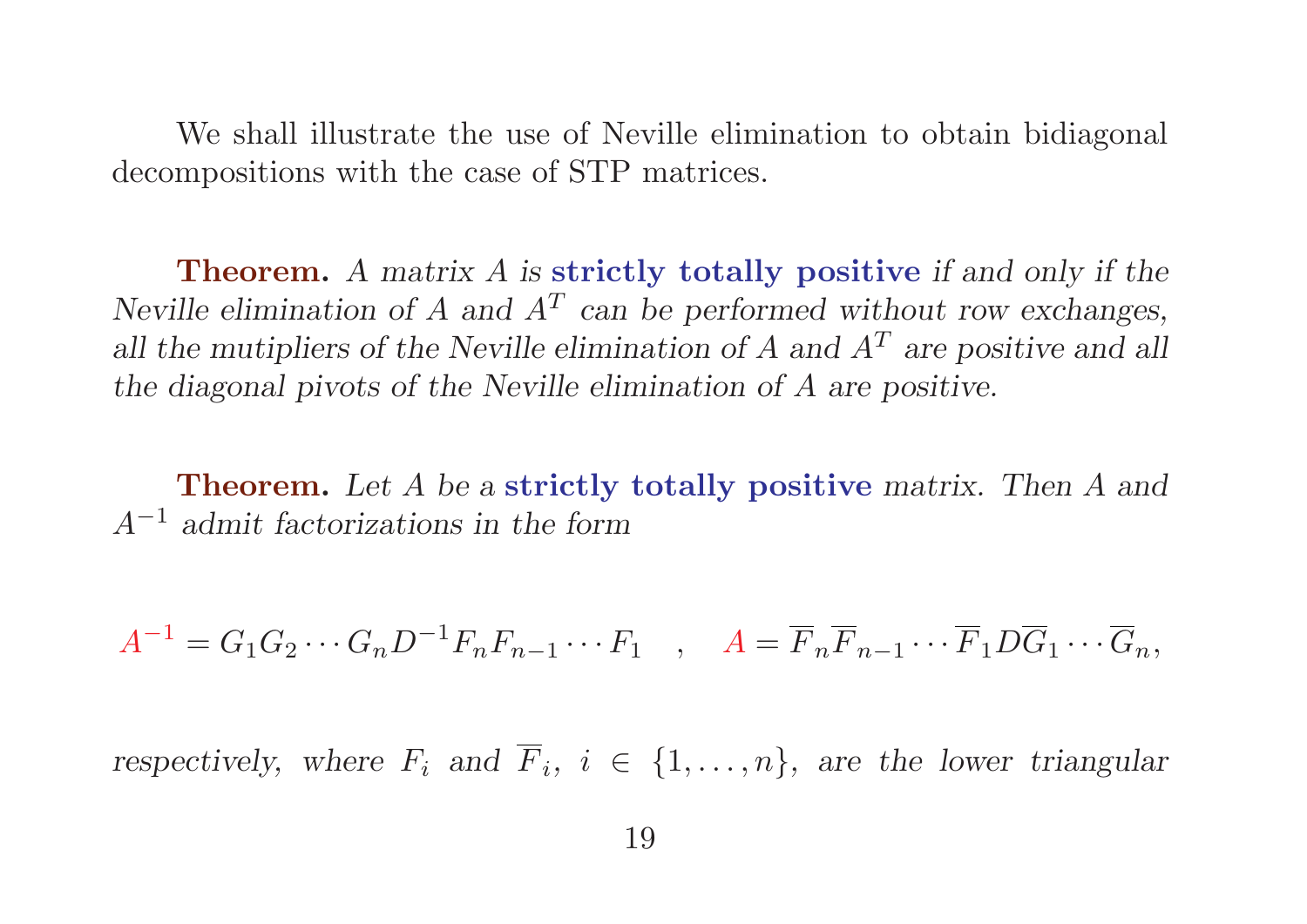bidiagonal matrices given by

$$
F_i=\begin{pmatrix}1&&&&&\\ 0&1&&&&&\\ &&\ddots&\ddots&&&\\ &&&0&1&\\ &&-m_{i,i-1}&1&\\ &&&&-m_{i+1,i-1}&1&\\ &&&&\ddots&\ddots&\\ &&&&&-m_{n,i-1}&1\end{pmatrix}
$$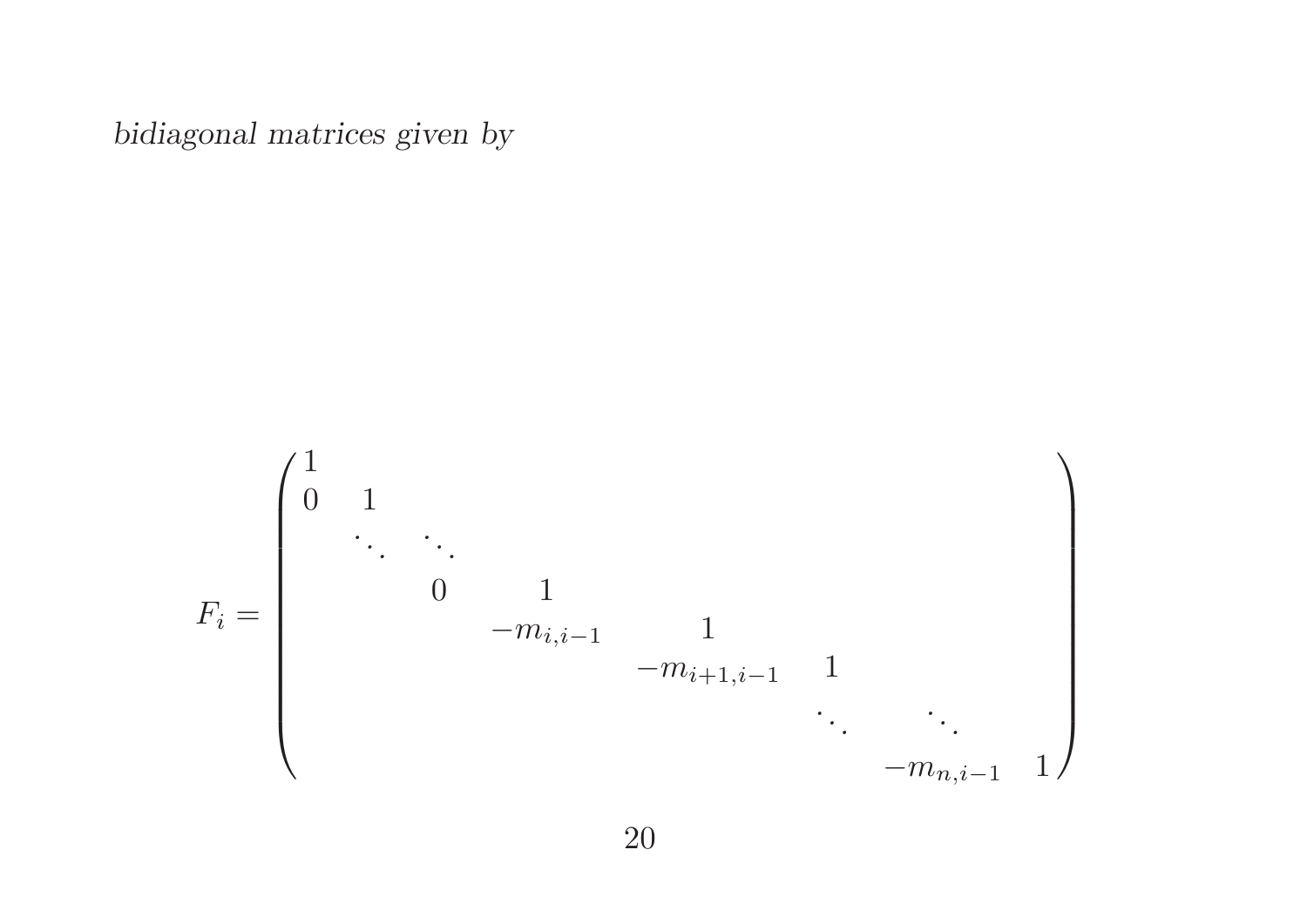and



 $G_i$  and  $G_i$ ,  $i \in \{1, \ldots, n\}$ , are the upper triangular bidiagonal matrices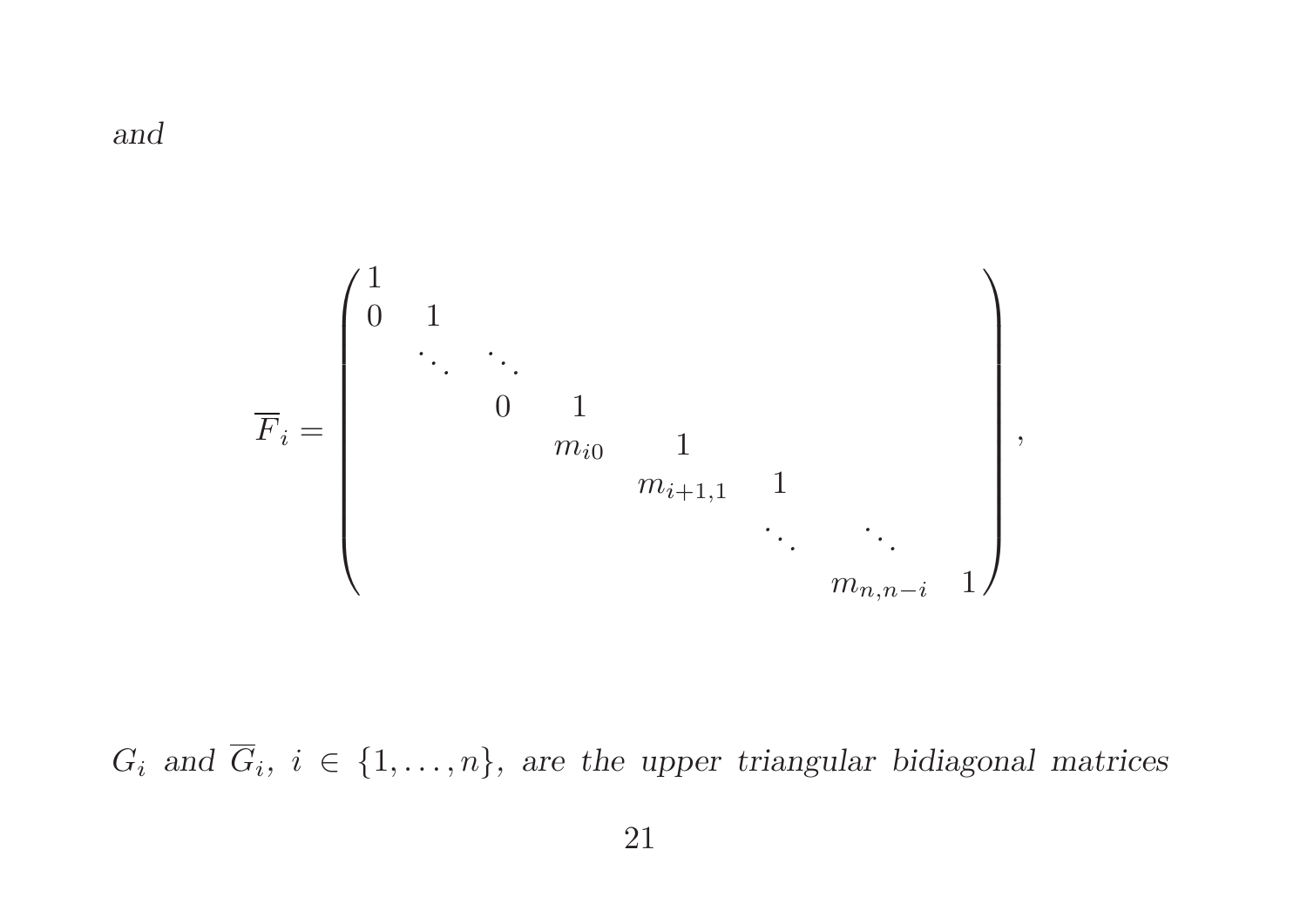whose trasposes are given by

G T i = 1 0 1 . . . . . . 0 1 <sup>−</sup>m<sup>e</sup> i,i−<sup>1</sup> 1 <sup>−</sup>m<sup>e</sup> <sup>i</sup>+1,i−<sup>1</sup> 1 . . . . . . <sup>−</sup>m<sup>e</sup> n,i−<sup>1</sup> 1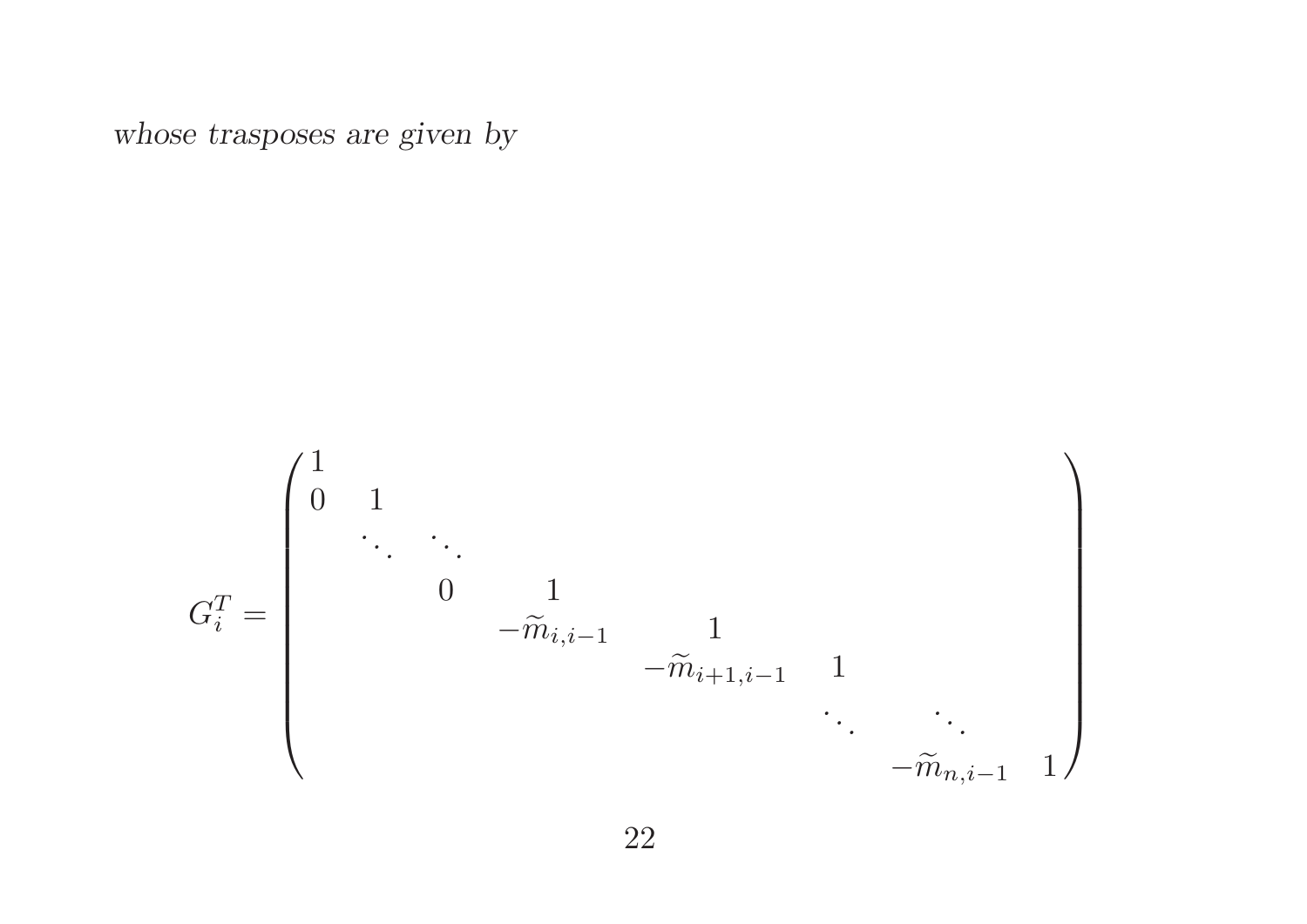and

G T i = 1 0 1 . . . . . . 0 1 me i0 1 <sup>m</sup><sup>e</sup> <sup>i</sup>+1,<sup>1</sup> 1 . . . . . . <sup>m</sup><sup>e</sup> n,n−<sup>i</sup> 1 ,

and D the diagonal matrix  $diag(p_{00}, p_{11}, \ldots, p_{nn})$ . The entries  $m_{ij}$ ,  $\widetilde{m}_{ij}$  are the multipliers of the Neville elimination of  $A$  and  $A<sup>T</sup>$ , respectively, and the entries  $p_{ii}$  are the diagonal pivots of A.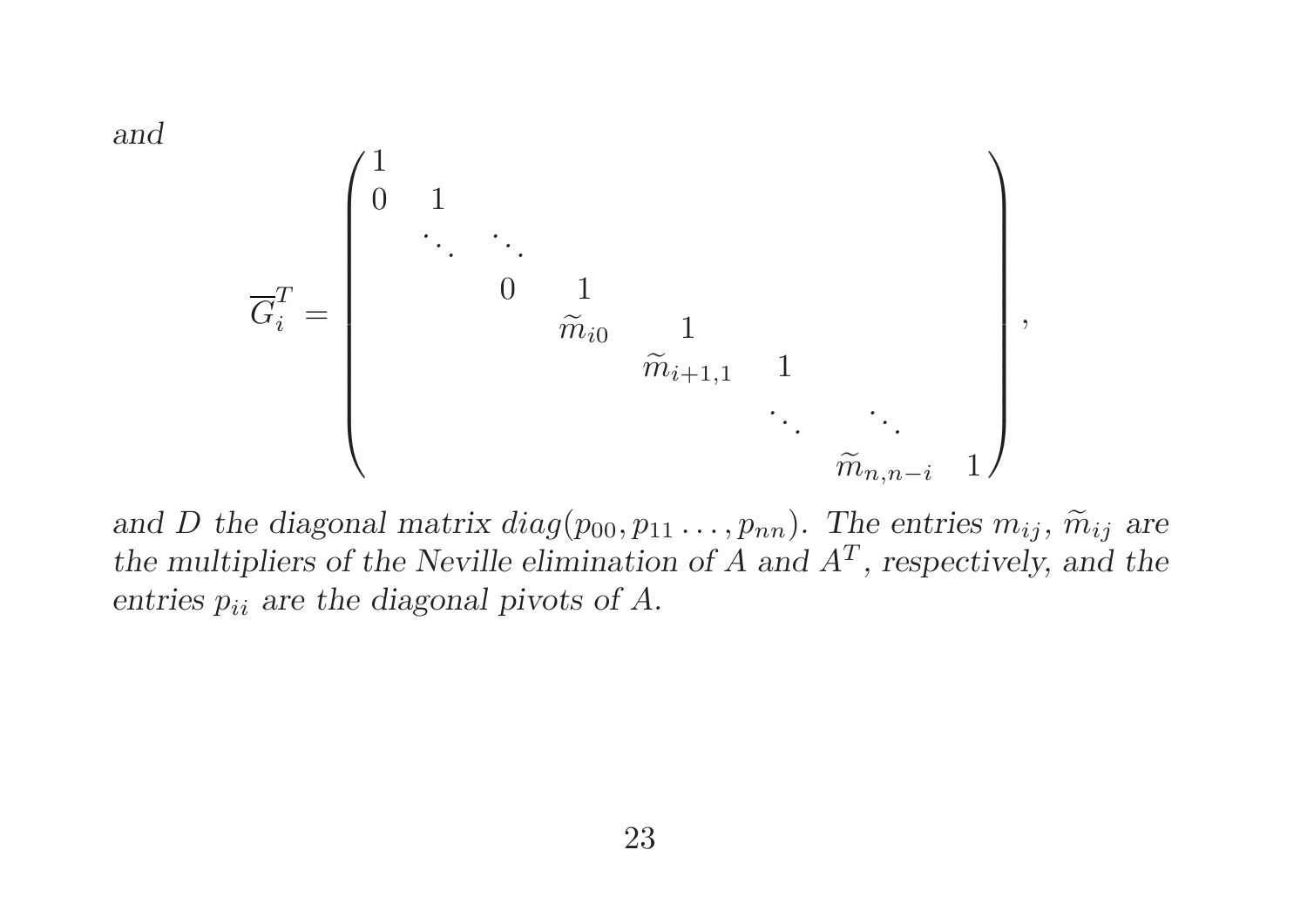For many subclasses of nonsingular totally positive matrices (Vandermonde matrices, Cauchy matrices, Cauchy-Vandermonde matrices, Bernstein-Vandermonde matrices, rational Bernstein collocation matrices, Jacobi-Stirling matrices, Pascal matrices, q-Bernstein collocation matrices,....), many **accurate computations** can be assured: **inverses**, SVD and eigenvalues.

# Open problems:

- Finding more classes of matrices with accurate computations.
- Accurate solution of linear systems even for the previous classes.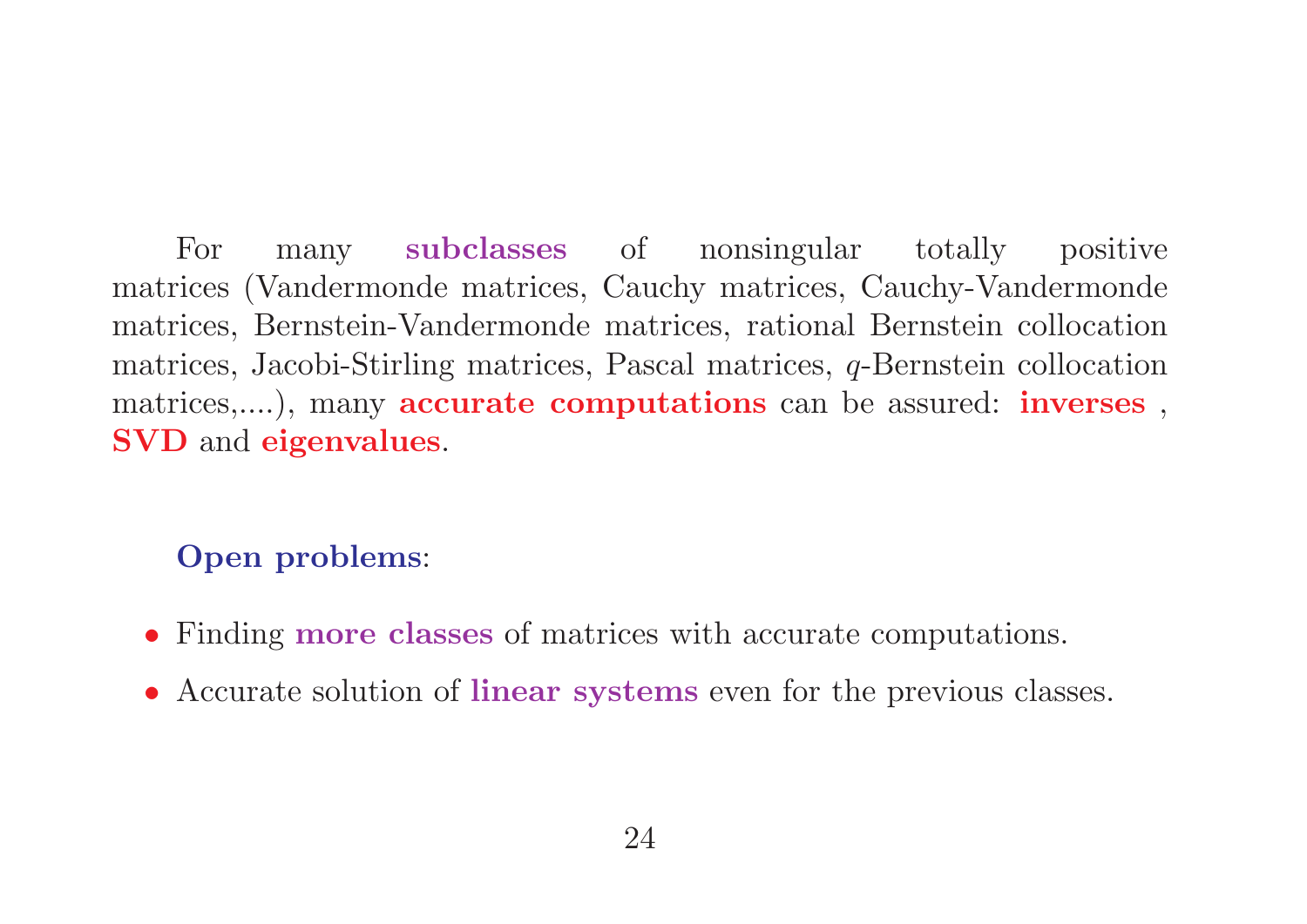# Condition number

$$
\kappa(A) := \|A\|_{\infty} \|A^{-1}\|_{\infty}.
$$

The Skeel condition number:

$$
Cond(A) := || |A^{-1}|| |A|| ||_{\infty}.
$$

- Cond $(A) \leq \kappa(A)$
- Cond $(DA)$  = Cond $(A)$  for any nonsingular diagonal matrix D

# Minimal eigenvalue of TP matrices

DELGADO J., P. J.M.: "Progressive iterative approximation and bases with the fastest convergence rates" (2007). Computer Aided Geometric Design 24, pp. 10-18.

**Theorem.** The minimal eigenvalue of a Bernstein collocation matrix is always greater than or equal to the minimal eigenvalue of the corresponding collocation matrix of another NTP basis of the space.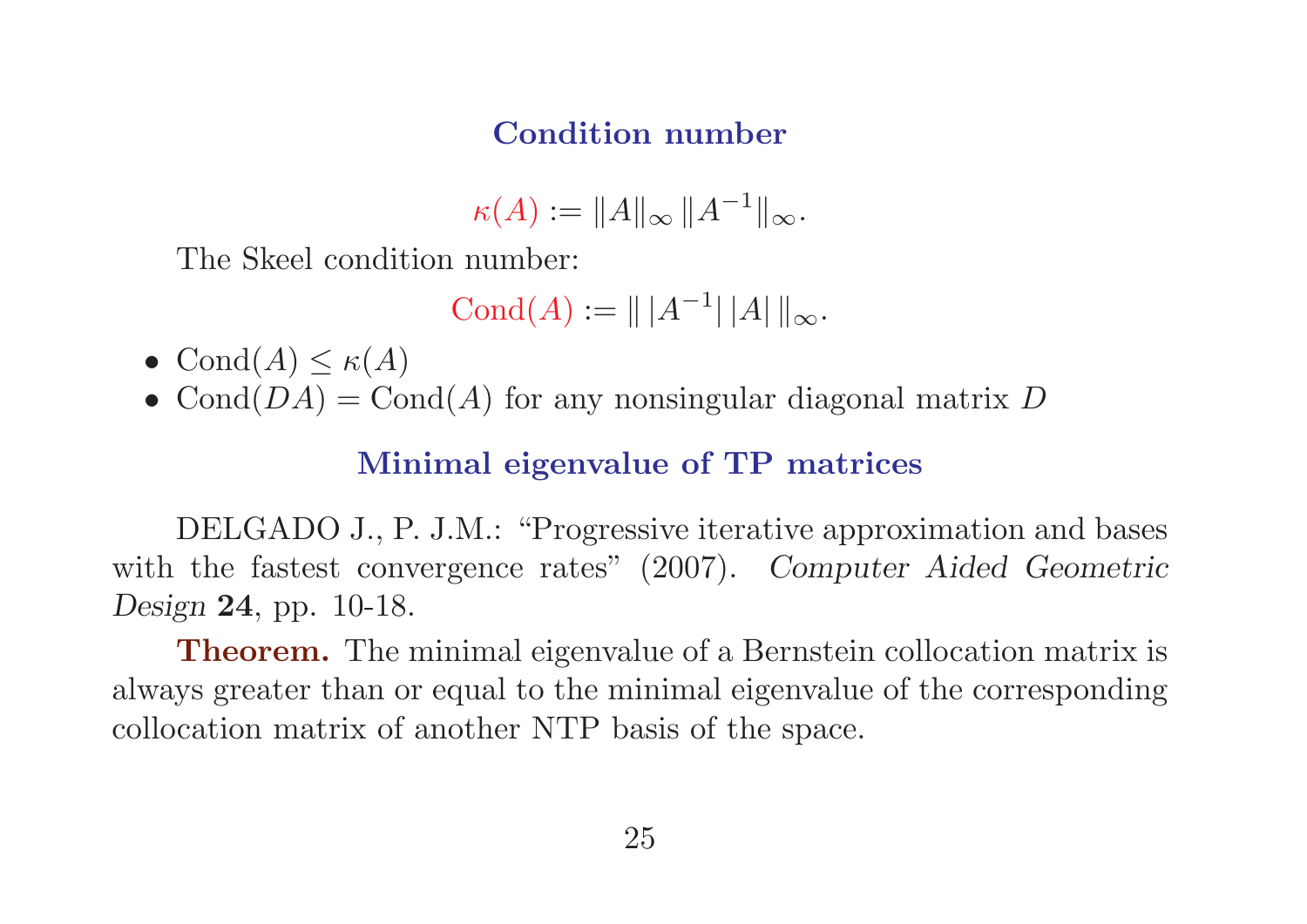## Optimal conditioning of Bernstein collocation matrices

DELGADO J., P. J.M.: "Optimal conditioning of Bernstein collocation matrices" (2009). SIAM J. Matrix Anal. Appl. 31, 990-996.

**Theorem.** Let  $(b_0, \ldots, b_n)$  be the **Bernstein basis**, let  $(v_0, \ldots, v_n)$ be another NTP basis of  $P_n$  on [0,1], let  $0 \le t_0 < t_1 < \cdots < t_n \le 1$  and  $V := M$  $\int v_0,...,v_n$  $t_0,...,t_n$  $\setminus$ and  $B := M$  $\int b_0,...,b_n$  $t_0,...,t_n$  $\setminus$ . Then

 $\kappa_{\infty}(B) \leq \kappa_{\infty}(V).$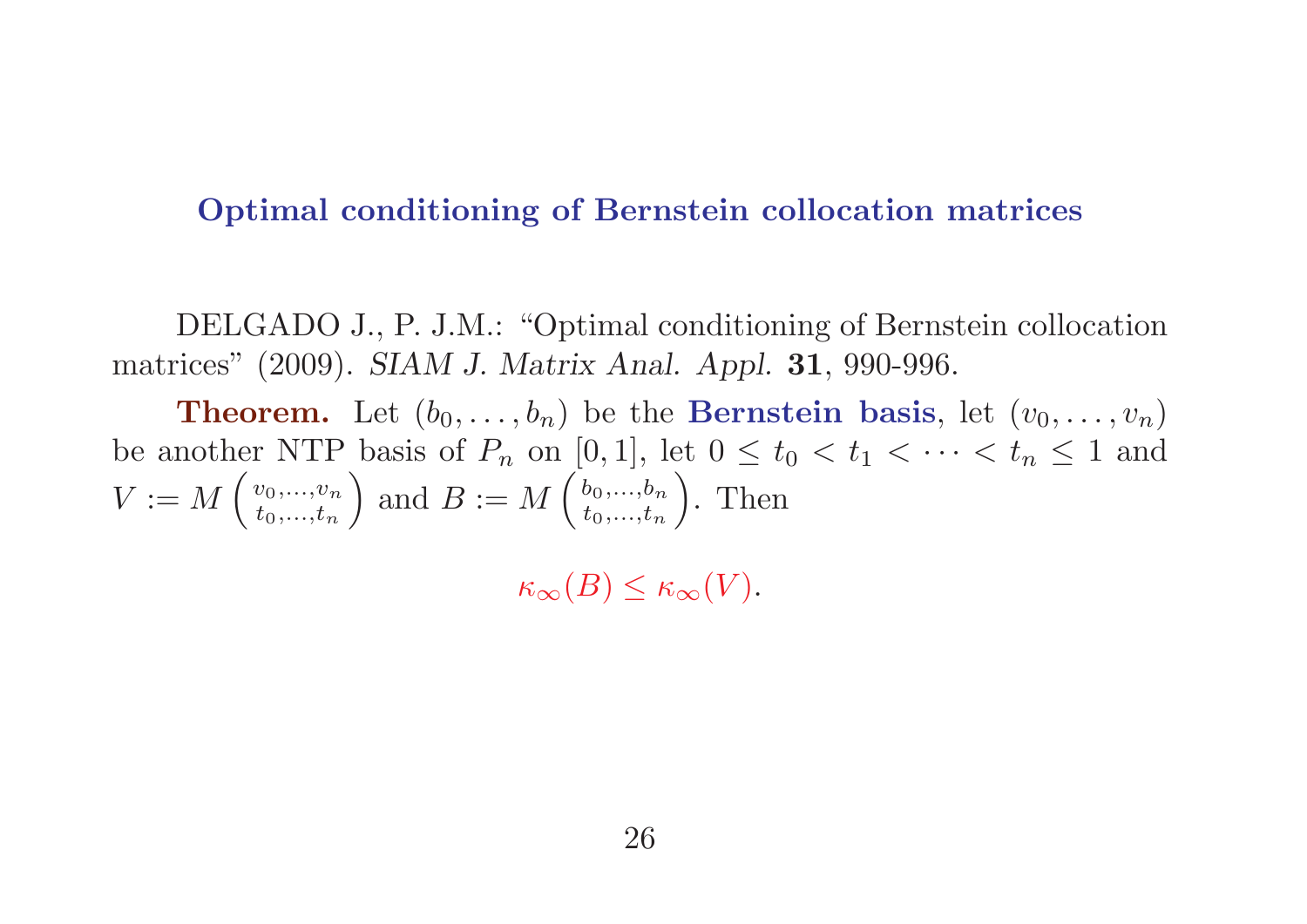Cond(A)  $:= || |A^{-1}|| ||A|| ||_{\infty}.$ 

**Theorem.** Let  $(b_0, \ldots, b_n)$  be the **Bernstein basis**, let  $(v_0, \ldots, v_n)$ be another TP basis of  $P_n$  on [0,1], let  $0 \le t_0 < t_1 < \cdots < t_n \le 1$  and  $V \mathrel{\mathop:}= M$  $\int v_0,...,v_n$  $t_0,...,t_n$  $\setminus$ and  $B := M$  $\int b_0,...,b_n$  $t_0,...,t_n$  $\setminus$ . Then

Cond $(B^T) \leq$ Cond $(V^T)$ .

ALONSO P., DELGADO J., GALLEGO R., P. J.M. (2013): "Conditioning and accurate computations with Pascal matrices". Journal of Computational and Applied Mathematics 252, pp. 21-26.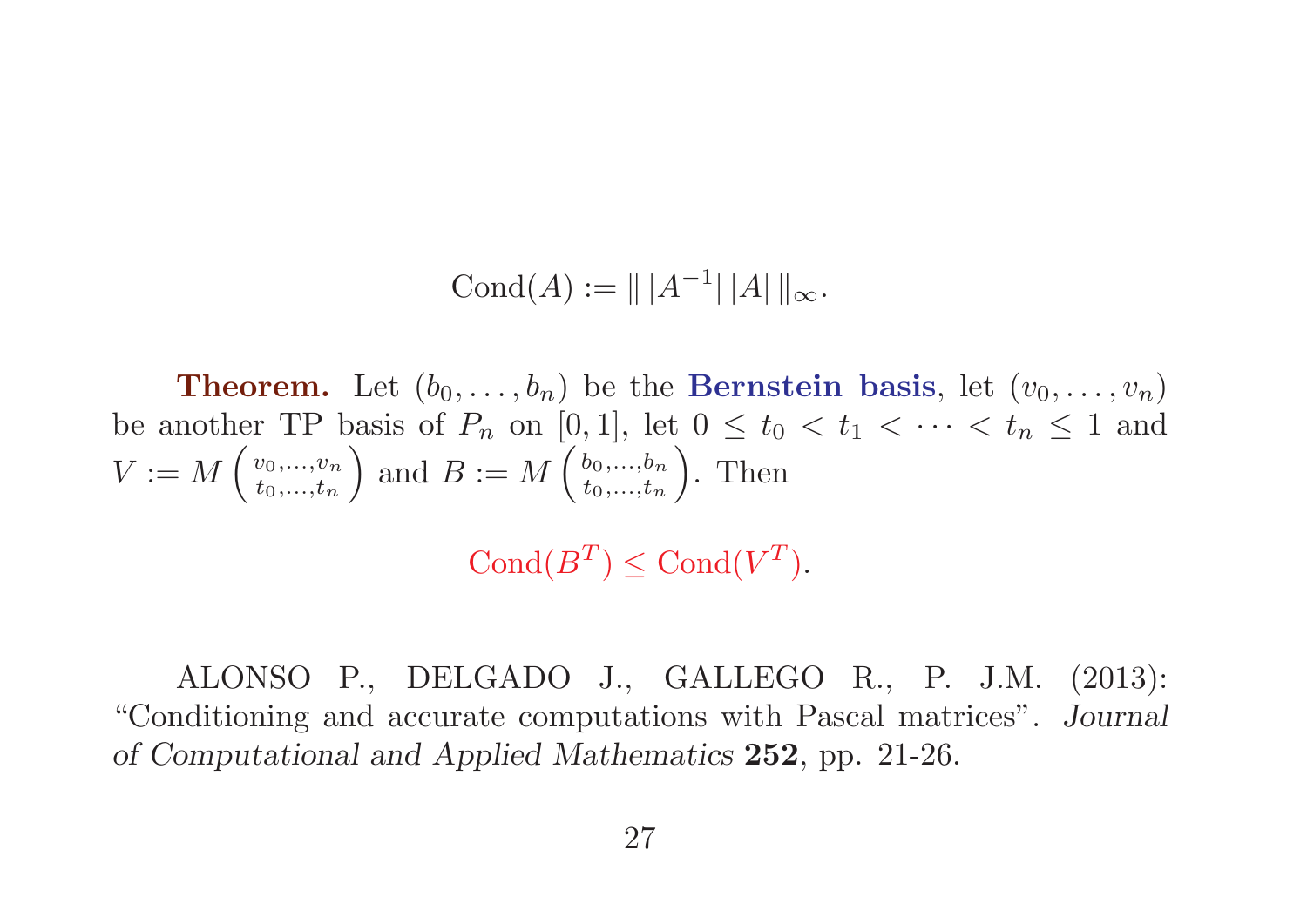**Definition.** A system of functions  $(u_0, \ldots, u_n)$  is *totally positive* (TP) if all its collocation matrices are totally positive.

TP systems of functions are interesting due to the variation diminishing properties of totally positive matrices

**Definition.** A TP basis  $(u_0, \ldots, u_n)$  is normalized totally positive (NTP) if

$$
\sum_{i=0}^{n} u_i(t) = 1, \quad \forall t \in I.
$$

Collocation matrices of NTP systems are TP and stochastic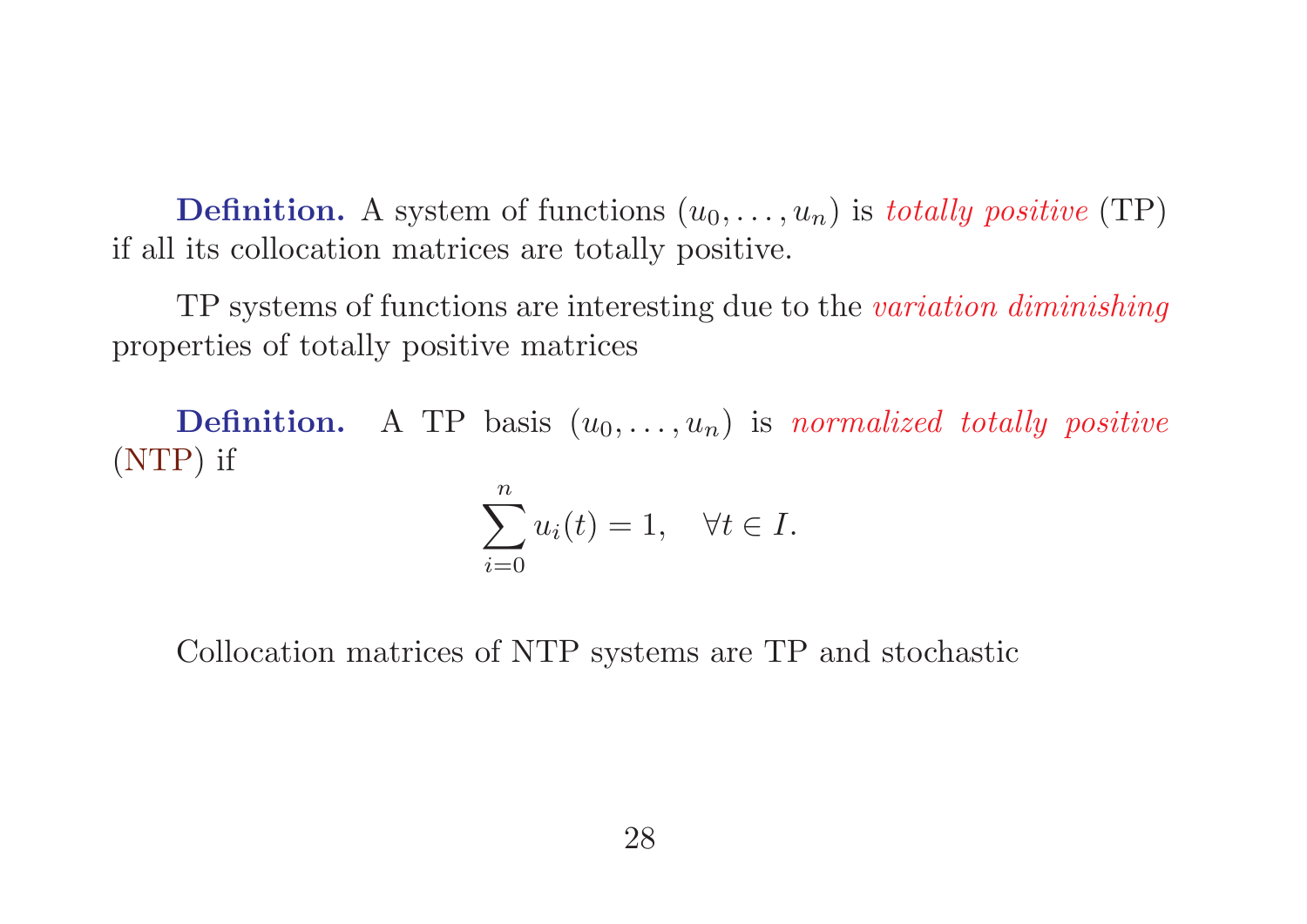In CAGD, NTP bases are associated with **shape preserving** representations.

The normalized B-basis is the basis with optimal shape preserving properties.

The Bernstein basis is the normalized B-basis of the space of polynomials of degree less than or equal to n on a compact interval  $[a, b]$ :

$$
b_i(t) := \binom{n}{i} \left(\frac{t-a}{b-a}\right)^i \left(\frac{b-t}{b-a}\right)^{n-i}, \quad i = 0, \dots, n.
$$

CARNICER J.M., P. J.M.: "Shape preserving representations and optimality of the Bernstein basis" (1993). Advances in Computational Mathematics 1, pp. 173-196.

CARNICER J.M., P. J.M.: "Totally positive bases for shape preserving curve design and optimality of B-splines" (1994). Computer Aided Geometric Design 11, pp. 633-654.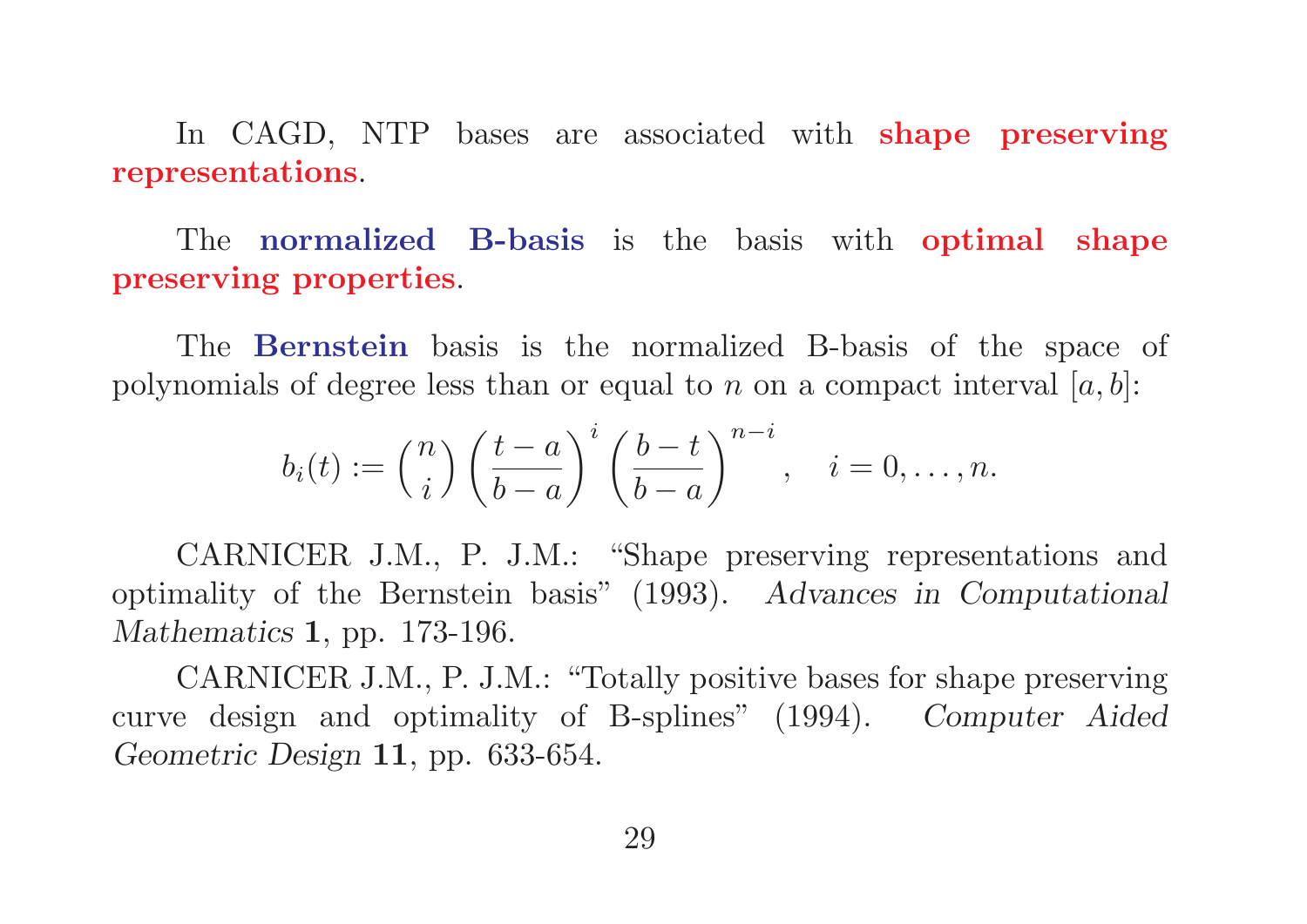basis  $u = (u_0, \ldots, u_n)$  of a real vector space U of functions defined on a subset K of  $\mathbf{R}^s$  and a function  $f \in \mathcal{U}$ ,

$$
f(x) = \sum_{i=0}^{n} c_i u_i(x).
$$

We want to know how sensitive a value  $f(x)$  is to any perturbations of a given maximal relative magnitude  $\varepsilon$  in the coefficients  $c_0, \ldots, c_n$ corresponding to the basis. The corresponding perturbation  $\delta f(x)$  of the change of  $f(x)$  can be bounded by means of a **condition number** 

$$
C_u(f, x) := \sum_{i=0}^n |c_i u_i(x)|,
$$

for the evaluation of  $f(x)$  in the basis u:

 $|\delta f(x)| \leq C_u(f(x))\varepsilon.$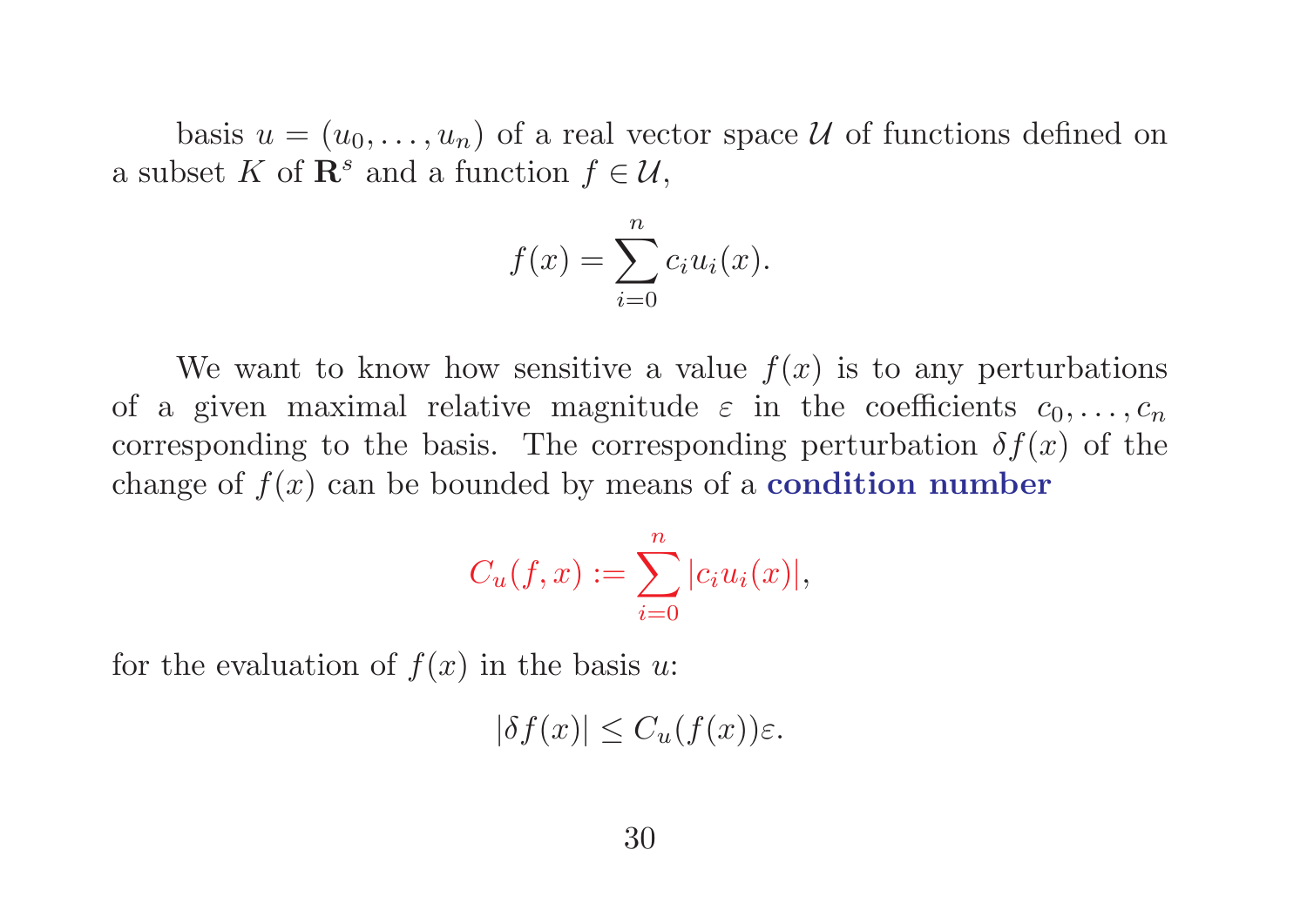R. T. Farouki & V. T. Rajan (1988): On the numerical condition of polynomials of algebraic curves and surfaces 1. Implicit equations. Comput. Aided Geom. Design 5, 215-252.

Farouki, R. T. & Goodman, T. N. T. (1996): On the optimal stability of Bernstein basis. Math. Comp. 65, 1553–1566.

Relative condition number:

$$
c_u(f,x) := \frac{C_u(f,x)}{|f(x)|} \left( = \frac{\sum_{i=0}^n |c_i u_i(x)|}{\sum_{i=0}^n c_i u_i(x)|} \right).
$$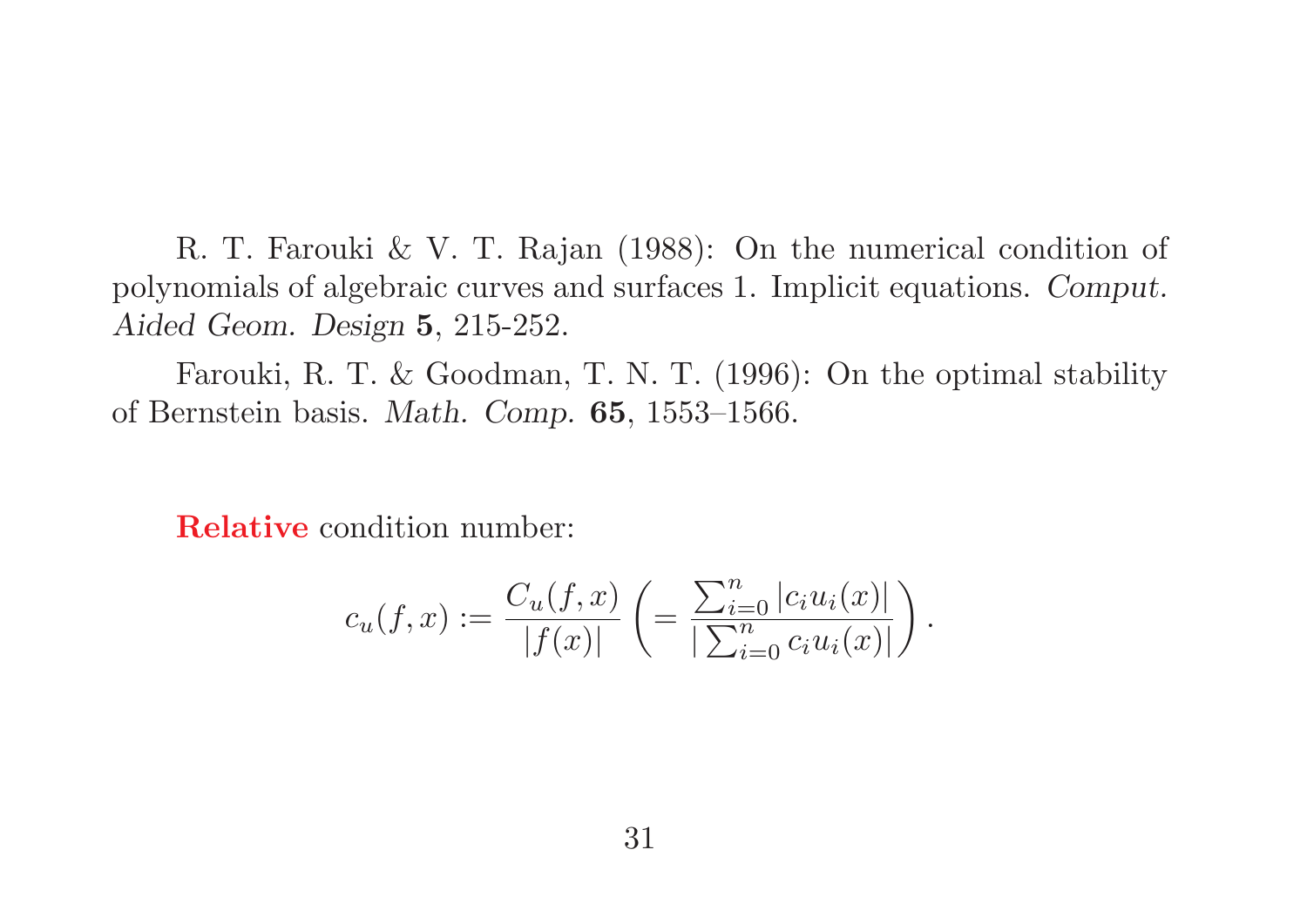Let  $\hat{f}(x)$  be the computed value wit floating point arithmetic.

$$
\hat{f}(x) = \sum_{i=0}^{n} \bar{c}_i u_i(x).
$$

Backward error analysis provides bounds for

$$
\frac{|\bar{c}_i - c_i|}{|c_i|} \quad \text{or} \quad |\bar{c}_i - c_i|
$$

Forward error analysis provides bounds for

$$
|f(x) - \hat{f}(x)|
$$

(Forward error)  $\leq$  (Backward error)  $\times$  (Condition)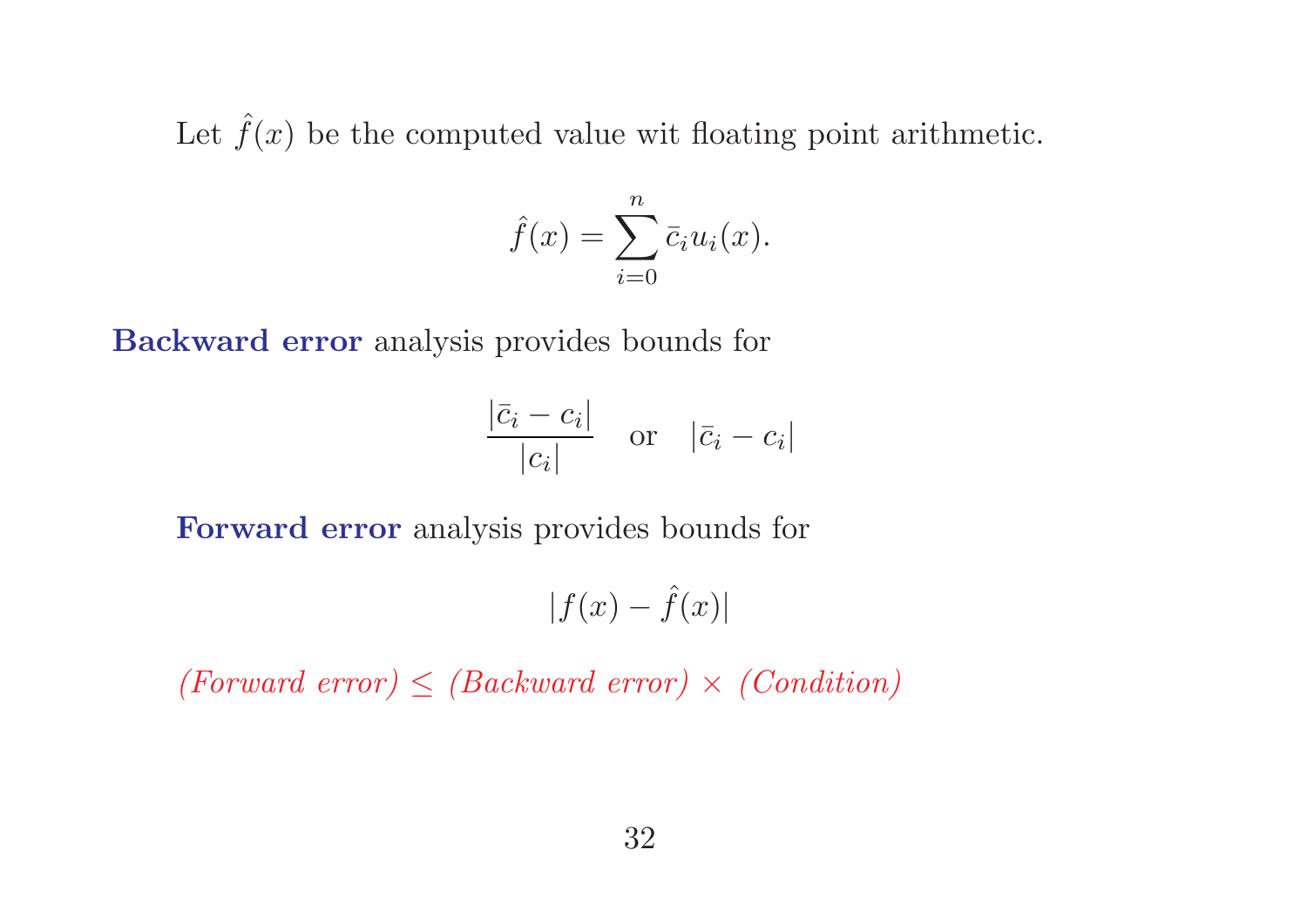The natural partial order for real-valued functions induces a corresponding partial order on the bases for  $\mathcal{U}$ , via

 $u \preceq v$  if and only if  $C_u(f, t) \leq C_v(f, t)$ ,  $\forall f \in \mathcal{U}$ ,  $\forall t \in I$ .

Given a set  $\beta$  of bases of bases of a vector space  $\mathcal U$  of functions defined on I, we say that a basis  $b \in \mathcal{B}$  is **optimally stable** for the evaluation of functions among all bases of  $\beta$  if it is minimal with respect to this partial order among all bases in  $\mathcal{B}$ . We shall consider the set  $\mathcal{B}$  of bases of  $\mathcal{U}$  formed by functions with constant sign (i.e., each basis function is either nonnegative or nonpositive).

**Theorem.** The normalized B-bases are optimally stable.

Extension of optimally stable bases beyond total positivity context.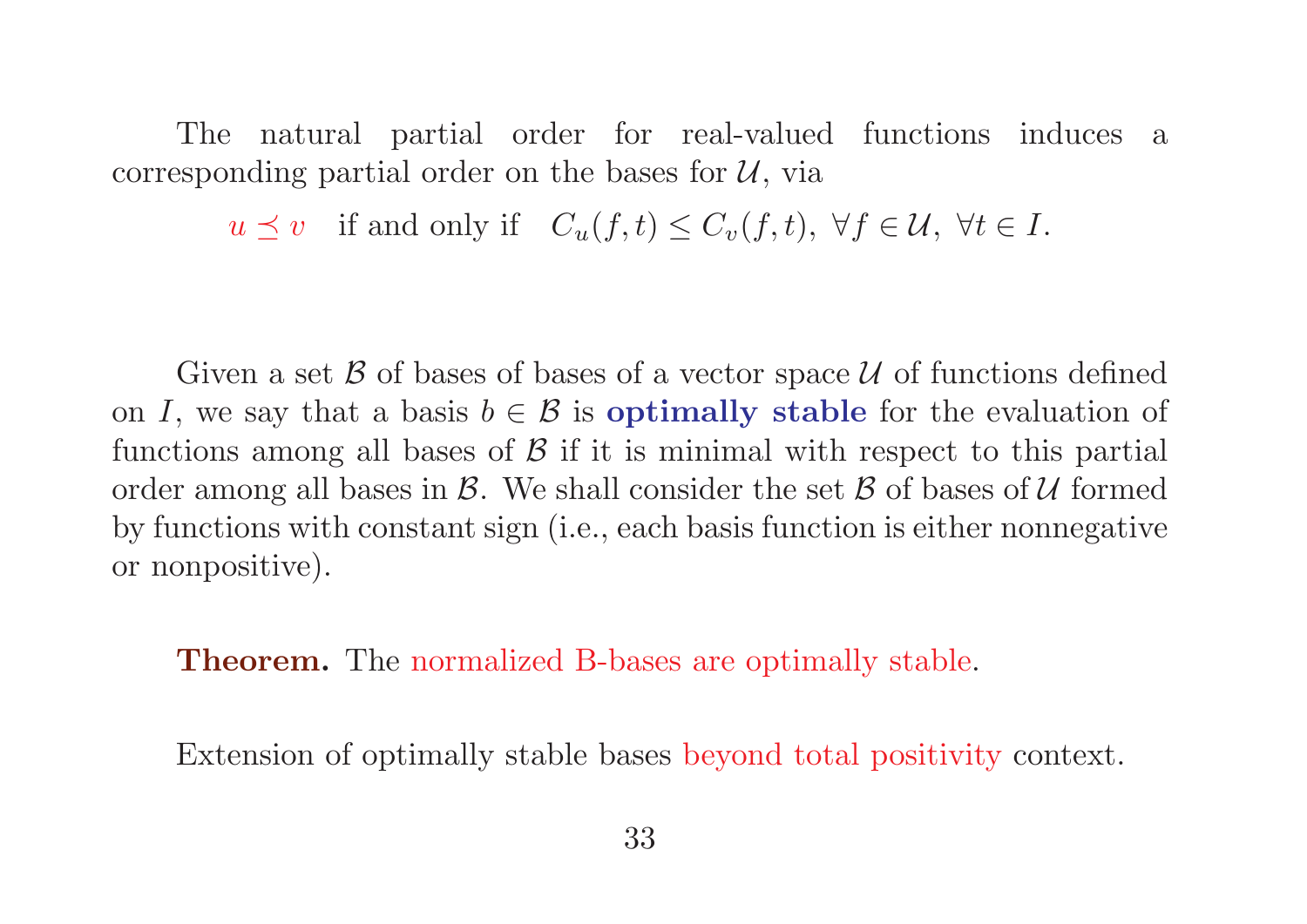For spaces of univariate functions:

P. J.M.: "On the optimal stability of bases of univariate functions" (2002). Numerische Mathematik 91, pp. 305-318.

P. J.M.: "A note on the optimal stability of bases of univariate functions" (2006). Numerische Mathematik 103, pp. 151-154.

For spaces of multivariate functions:

LYCHE T., P. J.M.: "Optimally stable multivariate bases" (2004). Advances in Computational Mathematics 20, pp. 149-159.

The tensor product  $b^{mn}$  of Bernstein bases is **optimally stable** on  $[0, 1] \times [0, 1].$ 

The tensor product of B-splines bases is optimally stable.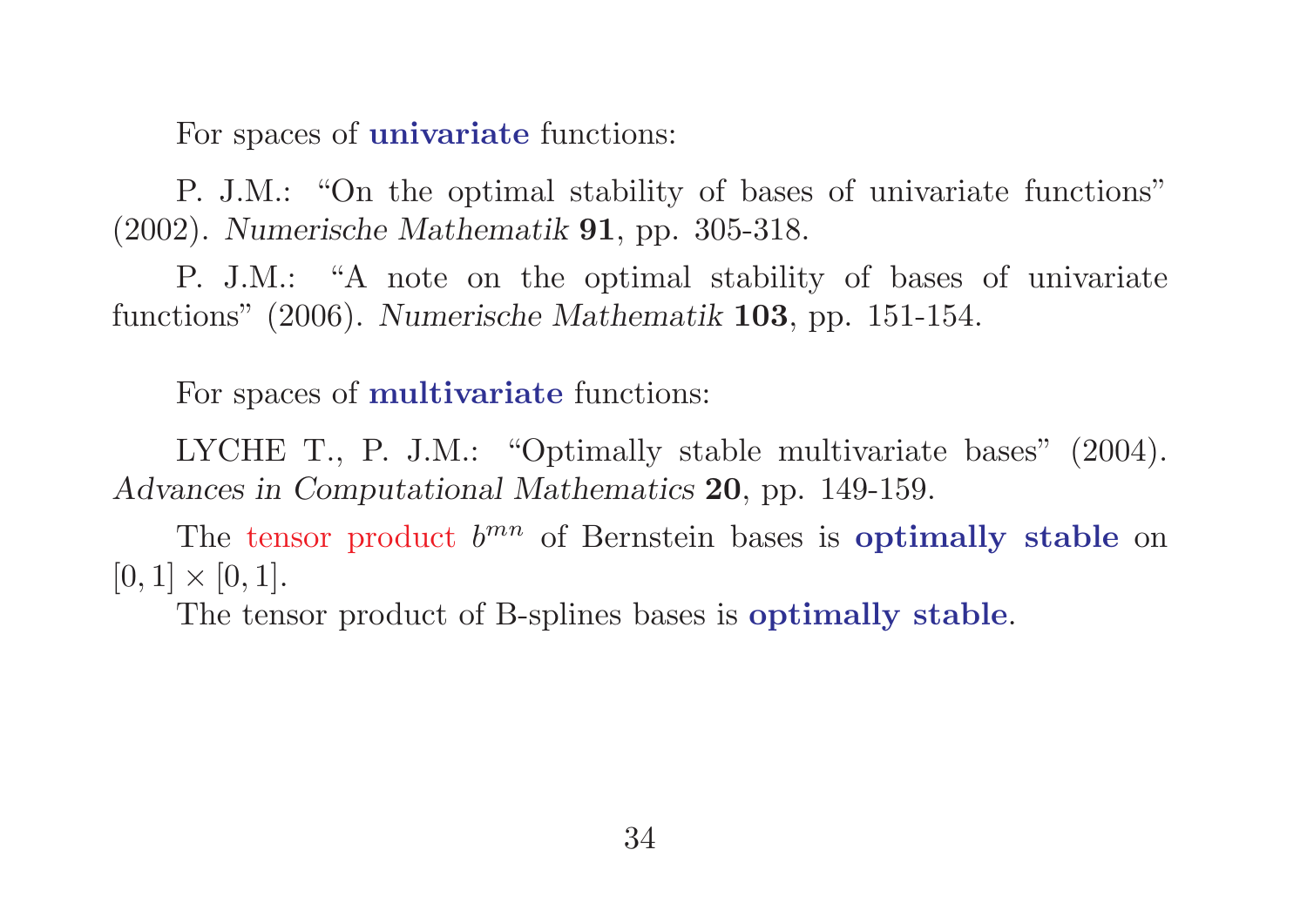The Bernstein basis B of multivariate polynomials defined on a triangle (resp., tetrahedron) is optimally stable.

The error analysis of the corresponding evaluation algorithms performed in:

MAINAR E., P. J.M.: "Running error analysis of evaluation algorithms for bivariate polynomials in barycentric Bernstein form" (2006). Computing 77, 97-111.

MAINAR E., P. J.M.: "Evaluation algorithms for multivariate polynomials in Bernstein Bézier form" (2006). Journal of Approximation Theory 143, 44-61.

DELGADO J., P. J.M.: "Error analysis of efficient evaluation algorithms for tensor product surfaces" (2008). Journal of Computational and Applied Mathematics 219, pp. 156-169.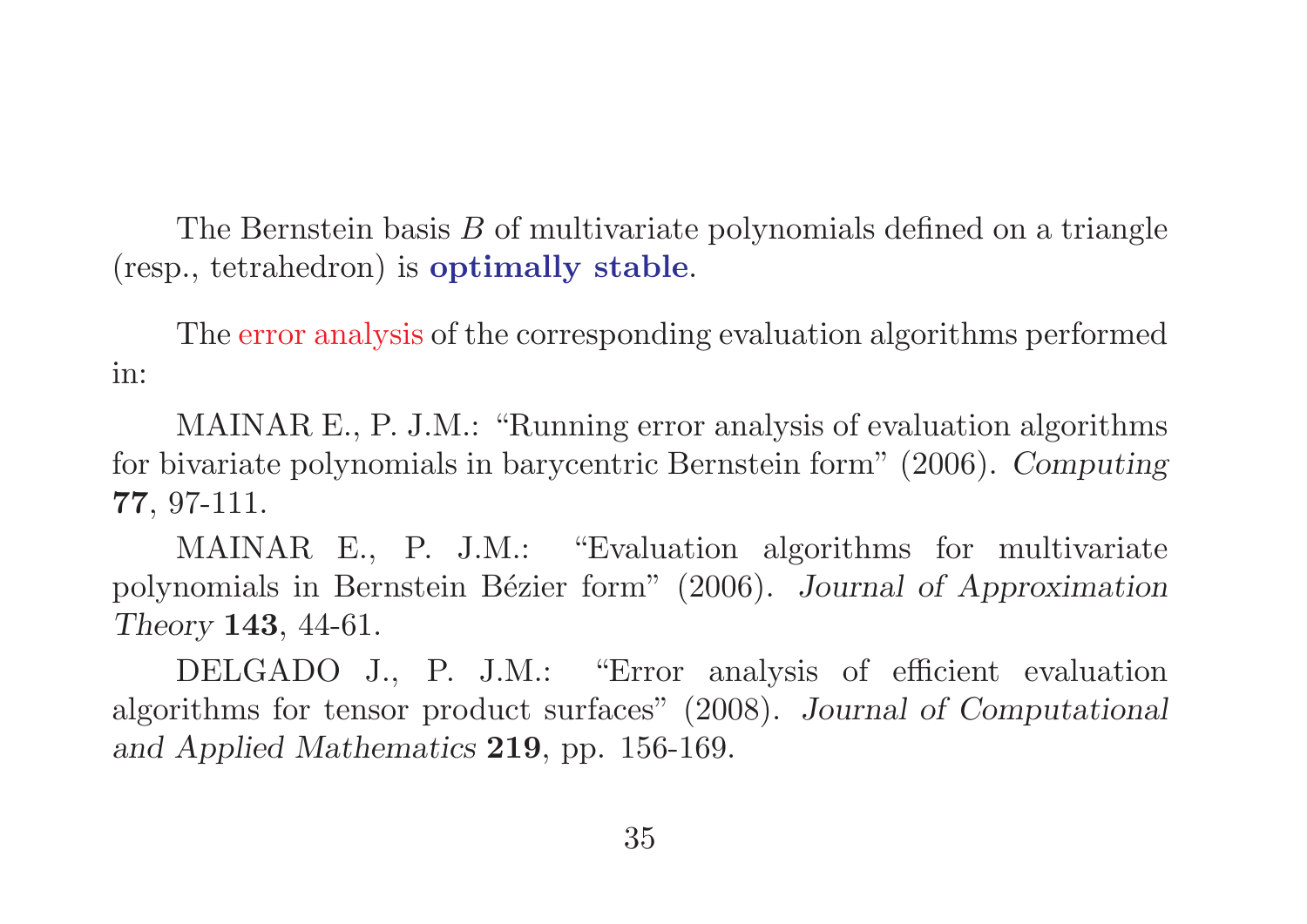### Rational Bézier surfaces

Given the double-index  $\alpha = \alpha_1 \alpha_2$ , with  $0 \leq \alpha_1 \leq m$ ,  $0 \leq \alpha_2 \leq n$ , we can define the corresponding basis function

$$
r_{\alpha}(x,y) := \frac{w_{\alpha} b_{\alpha_1}^m(x) b_{\alpha_2}^n(y)}{\sum_{\alpha_1=0}^m \sum_{\alpha_2=0}^n w_{\alpha} b_{\alpha_1}^m(x) b_{\alpha_2}^n(y)}.
$$

The previous basis is **optimally stable**.

DELGADO J., P. J.M.: "A Corner Cutting Algorithm for Evaluating Rational Bézier Surfaces and the Optimal Stability of the Basis" (2007). SIAM J. Scient. Comput. 29, pp. 1668-1682.

The usual method to evaluate rational Bézier surfaces uses the projection operator. In contrast, we propose a new evaluation method such that *all* steps are convex combinations. It is a **robust** algorithm with optimal growth factor.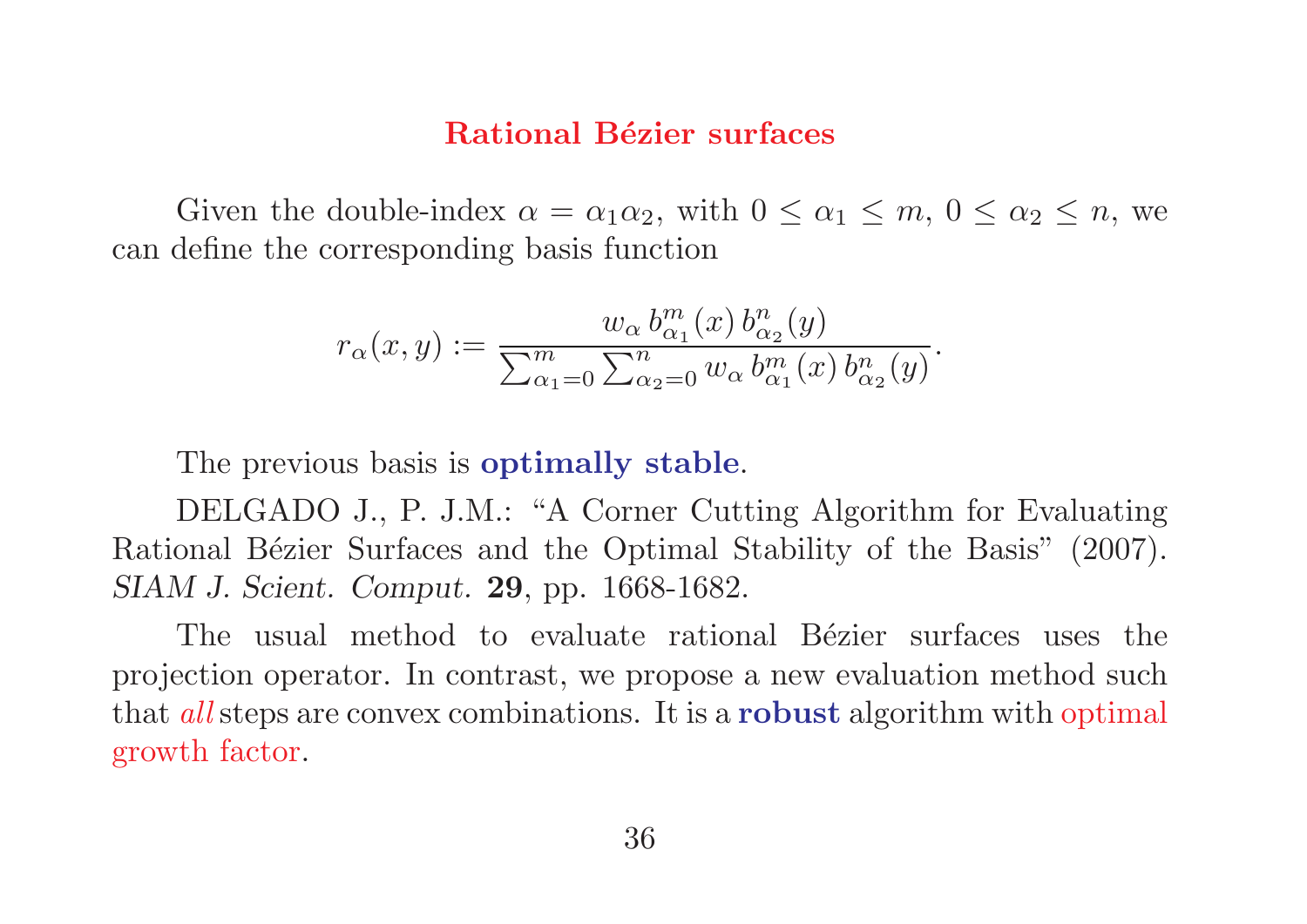Both previous algorithms are more stable than evaluation algorithms of nested type and with lower complexity which have also been considered.

We have also analyzed the running error analysis of the projection and the new evaluation algorithm. A posteriori error bounds are calculated simultaneously with the evaluation algorithm without increasing the computational cost considerably.

DELGADO J., P. J.M.: "Running Relative Error for the Evaluation of Polynomials" (2009). SIAM Journal on Scientific Computing 31 , pp. 3905-3921.

DELGADO J., P. J.M.: "Running error for the evaluation of rational Bézier surfaces" (2010). Journal of Computational and Applied Mathematics **233**, pp. 1685-1696.

DELGADO J., P. J.M.: "Running error for the evaluation of rational Bézier surfaces through a robust algorithm". Journal of Computational and Applied Mathematics (2011). Journal of Computational and Applied Mathematics **235**, pp. 1781-1789.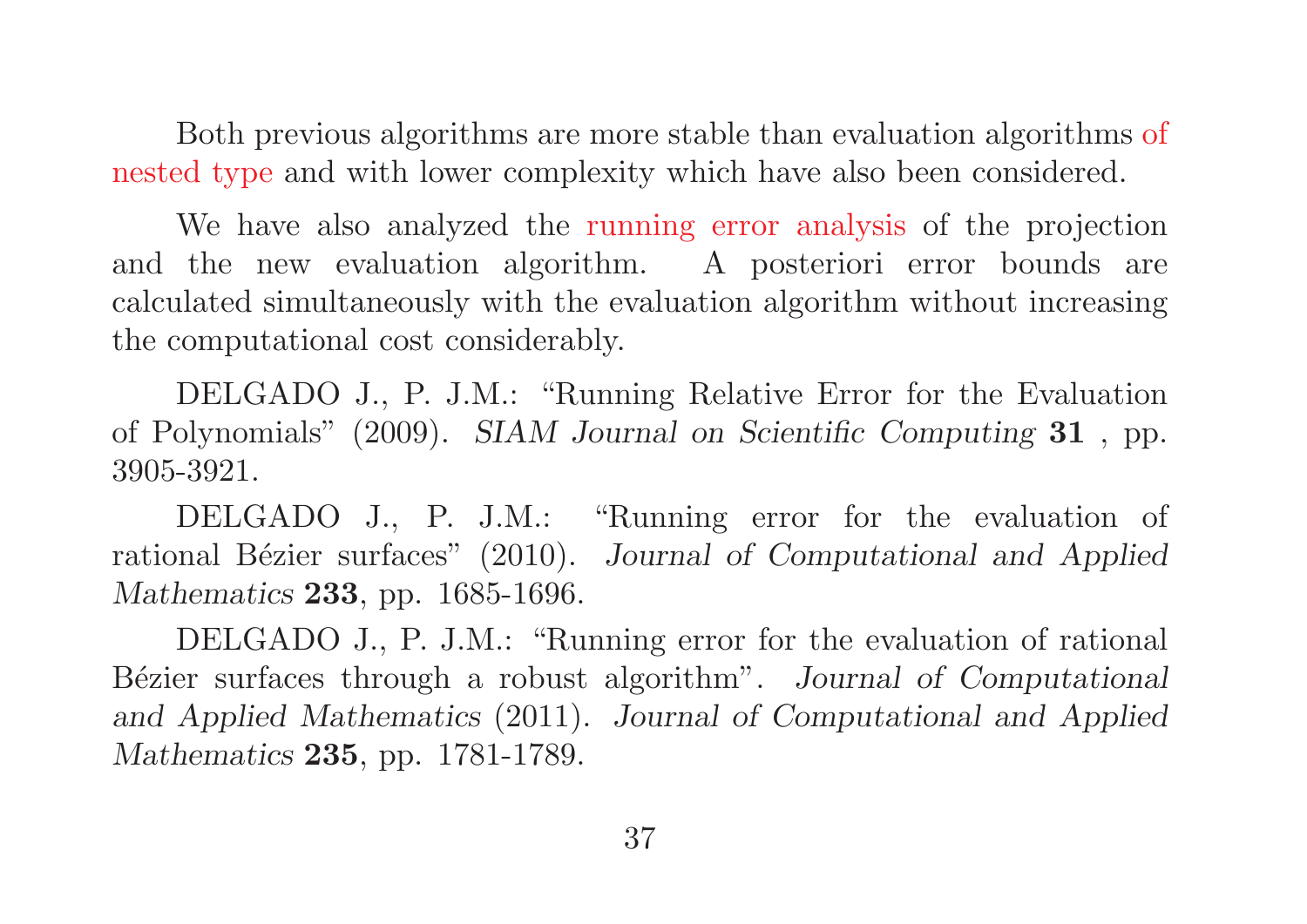### Triangular rational Bézier surfaces

The Bernstein polynomials of degree *n* on a triangle,  $(b_i^n)$  $\binom{n}{\mathbf{i}}|\mathbf{i}|$ =n are defined by  $b_i^n$  $\frac{n}{\textbf{i}}(\tau) = \frac{n!}{i_0!i_1!i_2!}\,\tau_0^{i_0}$  $\frac{i_0}{0}$   $\tau_1^{i_1}$  $\frac{i_1}{1}$   $\tau_2^{i_2}$  $\mathbf{1}_{2}^{2}, |\mathbf{i}| = n.$ Now let us consider the rational Bernstein basis of order  $n \ (\phi_i)_{i=1}$ 

given by  $\phi_{\mathbf{i}} = \frac{w_{\mathbf{i}} b_{\mathbf{i}}^n}{\sum_{i}}$  $\sum$ i  $|i|=n$   $w_i b_i^n$ i , where  $(w_i)_{|i|=n}$  is a sequence of positive weights.

The previous basis is **optimally stable**.

DELGADO J., P. J.M.: "On the evaluation of rational triangular Bézier surfaces and the optimal stability of the basis"  $(2013)$ . Advances in Computational Mathematics 13, pp. 701-721.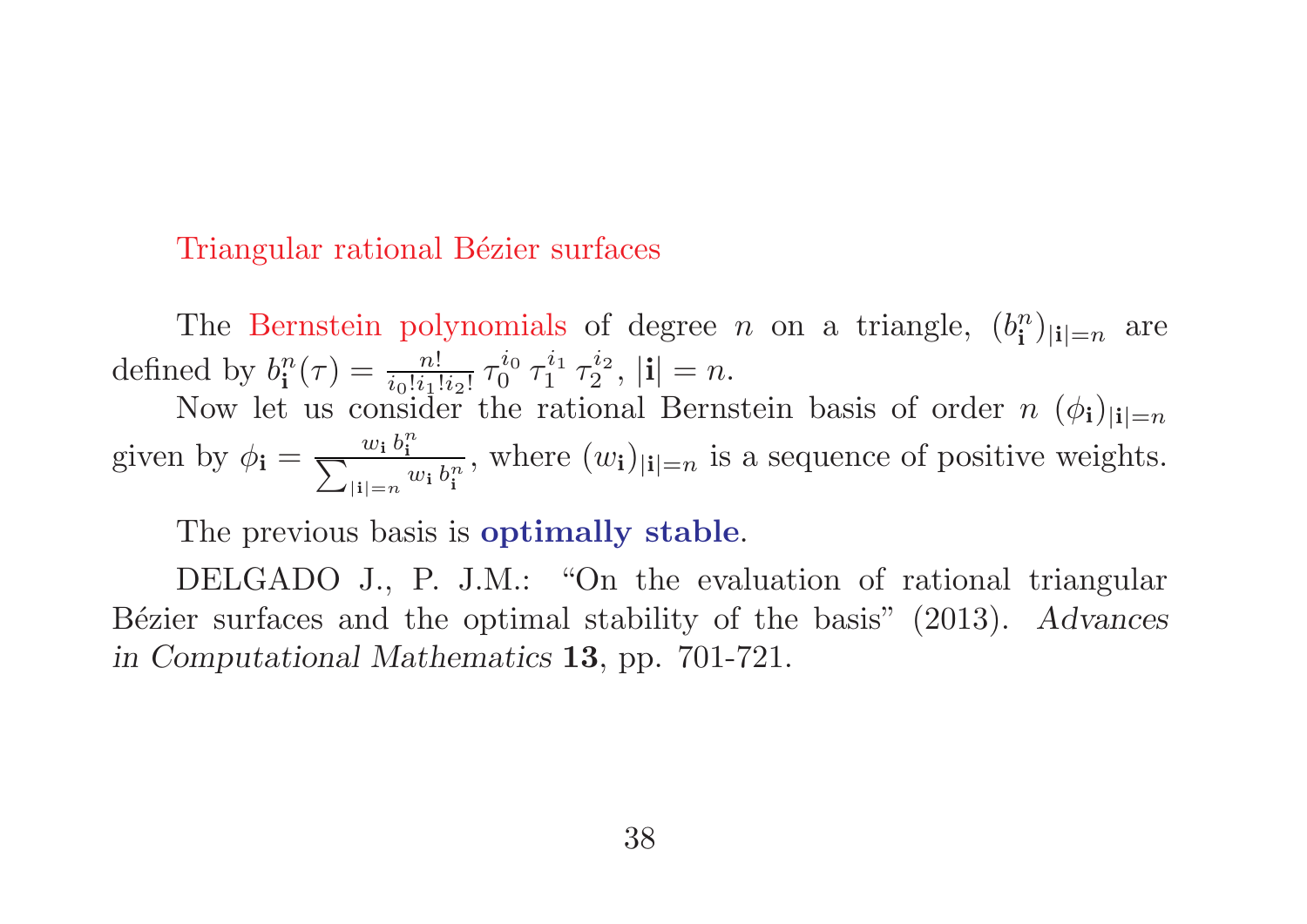DELGADO J., PEÑA J.M.: "Algorithm 960: POLYNOMIAL: An object-oriented Matlab library of fast and efficient algorithms for polynomials". To appear in Transactions on Mathematical Software.

Construction and evaluation of polynomials in Bernstein form:

- Efficient constructions for the coefficients of a polynomial in Bernstein form when the polynomial is not given with this representation are provided.
- The presented adaptative evaluation algorithm uses VS (Volk and Schumaker) algorithm, de Casteljau algorithm and a compensated VS algorithm.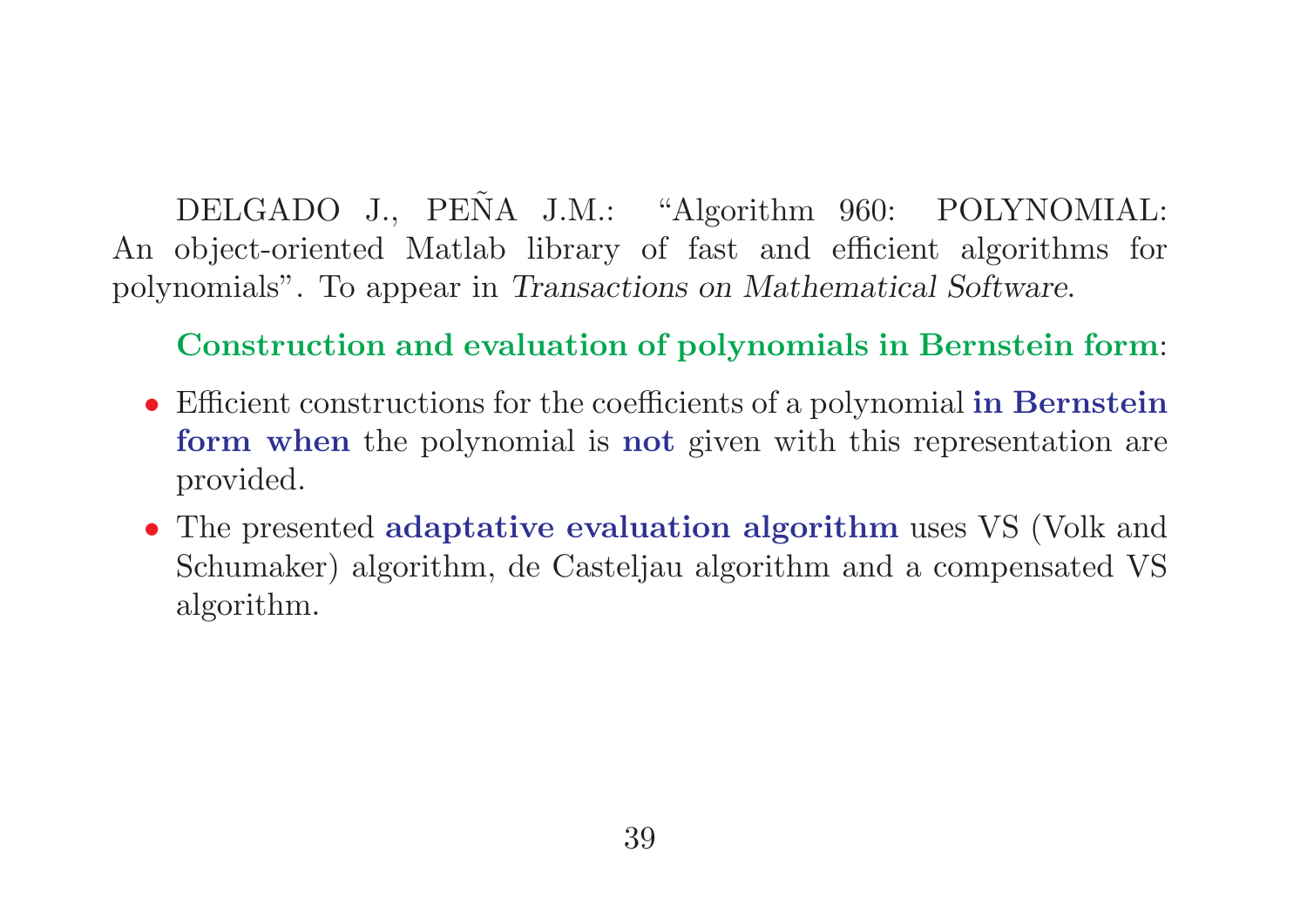#### Construction of the Bernstein form from interpolation conditions

Given a sequence of parameters  $(t_i)_{0 \leq i \leq n}$  verifying  $0 < t_0 < t_1 < \cdots <$  $t_n < 1$  and a sequence of points  $q = (q_i)_{0 \leq i \leq n}$ , there exists a unique  $p(t) \in \mathcal{P}_n$  satisfying  $p(t_i) = q_i$  for  $0 \le i \le n$ .

The interpolation conditions can be formulated as the following Bernstein-Vandermonde linear system of equations (BV linear system):

$$
B(c_0, c_1, \ldots, c_n)^T = (q_0, q_1, \ldots, q_n)^T,
$$

where B is the collocation matrix of the basis  $(b_0^n)$  $\binom{n}{0}, \binom{n}{1}, \ldots, \binom{n}{n}$  at  $t_0, t_1, \ldots, t_n$ .

We only need to obtain the bidiagonal decomposition of the inverse of a BV matrix with high relative accuracy in order to solve the above BV linear system of equations with high accuracy, obtaining in this way the corresponding interpolation polynomial in Bernstein form.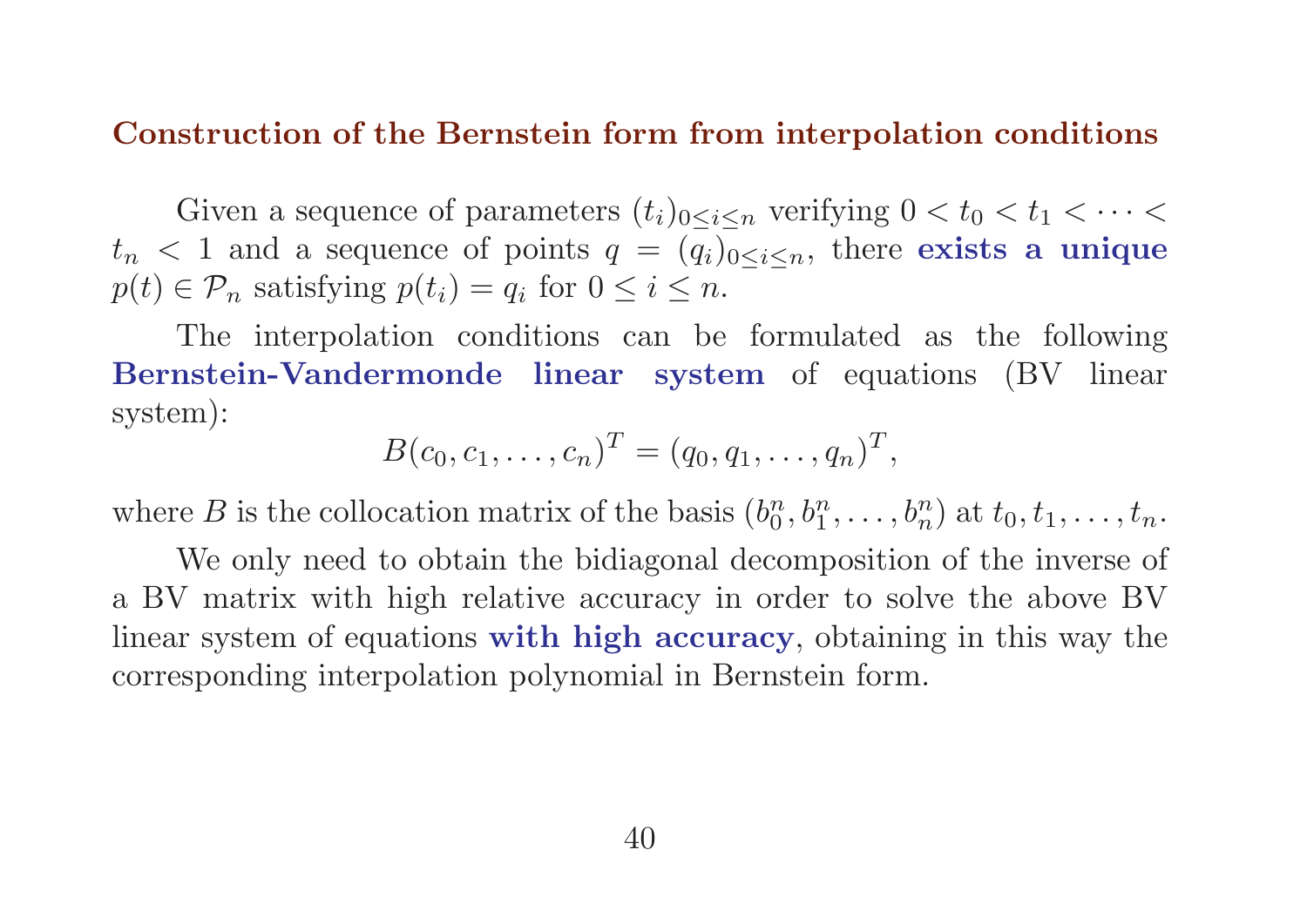#### Evaluation algorithms of a polynomial

Given the Bernstein basis  $b_n := (b_0^n)$  $_{0}^{n}(t), b_{1}^{n}(t), \ldots, b_{n}^{n}(t)$ ,  $t \in [0, 1]$ , and  $p(t) = \sum_{i=0}^{n} c_i b_i^n$  $i^n_i(t)$ , we can evaluate  $p(t)$  with the **de Casteljau** algorithm.

L.L. Schumaker, W. Volk: "Efficient evaluation of multivariate polynomials", Comput. Aided Geom. Design 3 (1986), 149-154.

The VS basis  $z_n := (z_0^n)$  $\binom{n}{0}(t), z_1^n(t), \ldots, z_n^n(t)$ ,  $t \in [0, 1]$ , is given by  $z_i^n$  $i_i^n(t) = t^i(1-t)^{n-i}, i = 0, 1, \ldots, n.$ 

The corresponding condition numbers coincide  $C_{z_n}(p(t)) = C_{b_n}(p(t))$ . The VS algorithm has linear time complexity, whereas the de Casteljau algorithm has quadratic time complexity. Nevertheless, in the case of extremely ill-conditioned polynomials, the de Casteljau algorithm can outperform VS algorithm in terms of accuracy.

The usual polynomial evaluation algorithm is the Horner algorithm, which uses the **monomial** basis  $m_n := (m_0^n(t), m_1^n(t), \ldots, m_n^n(t)), t \in [0, 1],$ is given by  $m_i^n(t) = t^i$ ,  $i = 0, 1, \ldots, n$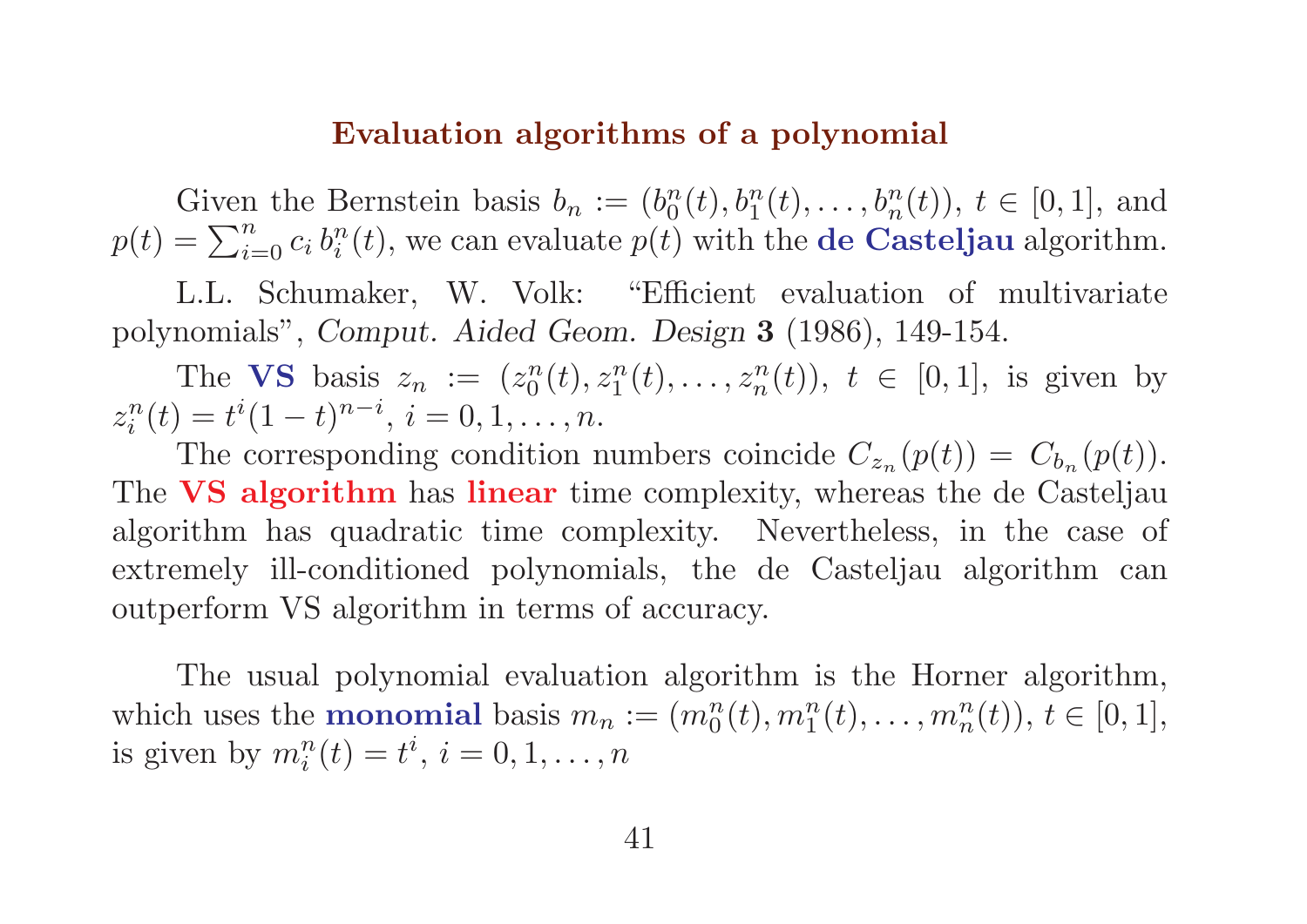Forward error bounds for the relative errors when evaluating the polynomial by the Horner, de Casteljau and VS algorithms:

$$
\left|\frac{fl(p(t))-p(t)}{p(t)}\right| \leq k \cdot n \cdot u \frac{C_{\mathcal{U}}(p(t))}{|fl(p(t))|} + \mathcal{O}(u^2),
$$

assuming that  $|f(p(t))| > u k \cdot n \cdot C_{\mathcal{U}}(p(t))$  and  $k n u < 1$ , with  $k = 2$  for Horner and de Casteljau,  $k = 4$  for VS,  $\mathcal{U} = m_n$  for Horner and  $\mathcal{U} = b_n$  for de Casteljau and VS, where  $u$  is the unit roundoff.

The relative error bounds of de Casteljau and VS algorithms are lower than that of Horner algorithm due to the better conditioning of their bases.

Running error analysis for these algorithms have also been performed.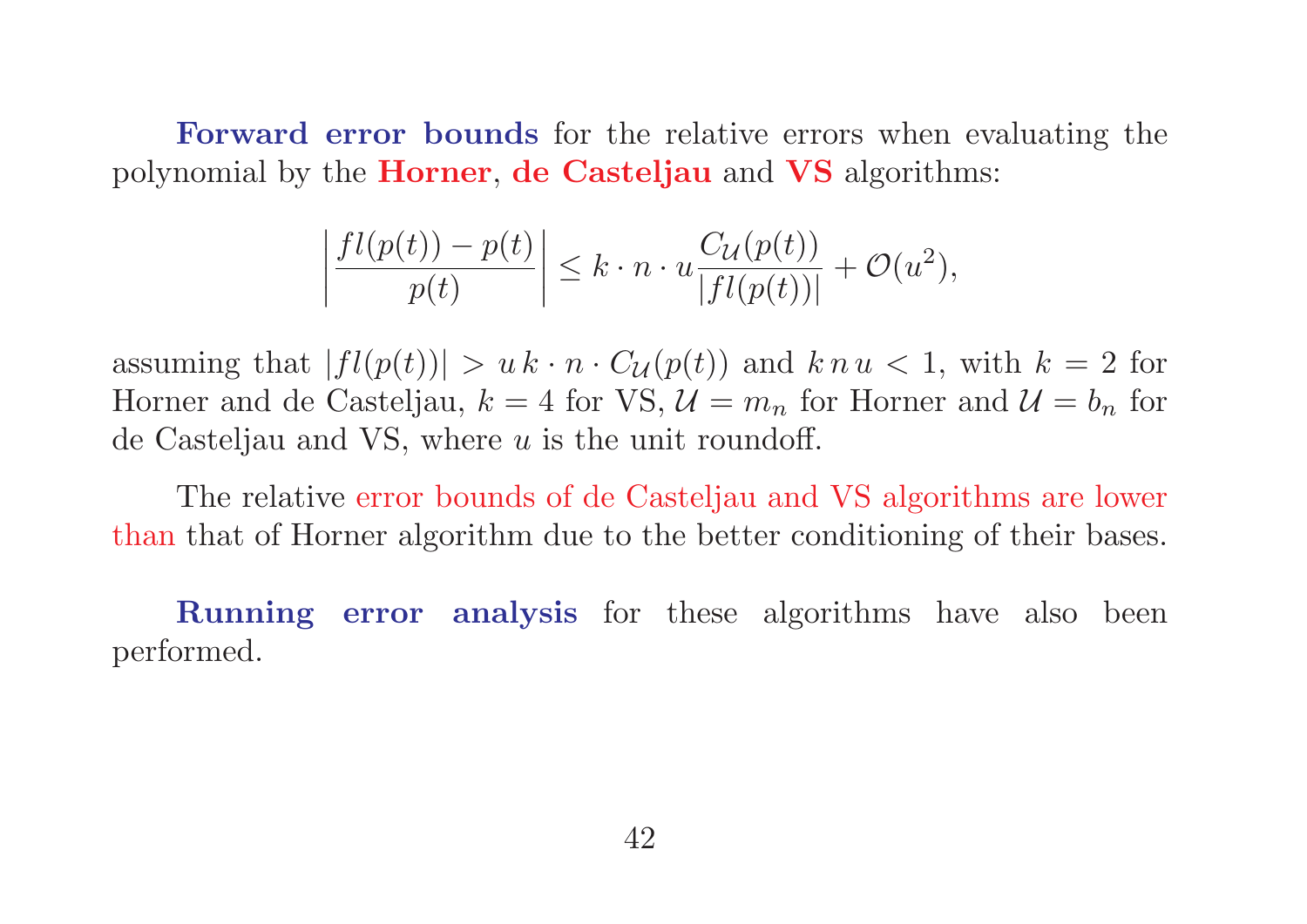Graillat, Langlois and Louvet presented a compensated Horner algorithm for the evaluation of a polynomial represented in the monomial basis.

The compensated algorithm is accurate for not too ill-conditioned polynomials. In fact, the compensated version of an algorithm delays the effects of the bad conditioning in the accuracy of the results.

The key tool to obtain more accurate results is to apply what Ogita, Rump and Oishi call error-free transformations.

Let us recall the typical improvement of these compensated algorithms for the evaluation accuracy. If we have an evaluation algorithm of a polynomial  $p(t)$  represented in a basis U with a forward error bound of the form:

$$
|p(t) - fl(p(t))| \le (|p(t)|C_{\mathcal{U}}(p(t))) \times \mathcal{O}(u),
$$

then the compensated algorithm produces a computed evaluation  $fl(p(t))$ satisfying

$$
|p(t) - fl(p(t))| \le |p(t)|u + (|p(t)|C_{\mathcal{U}}(p(t))) \times \mathcal{O}(u^2).
$$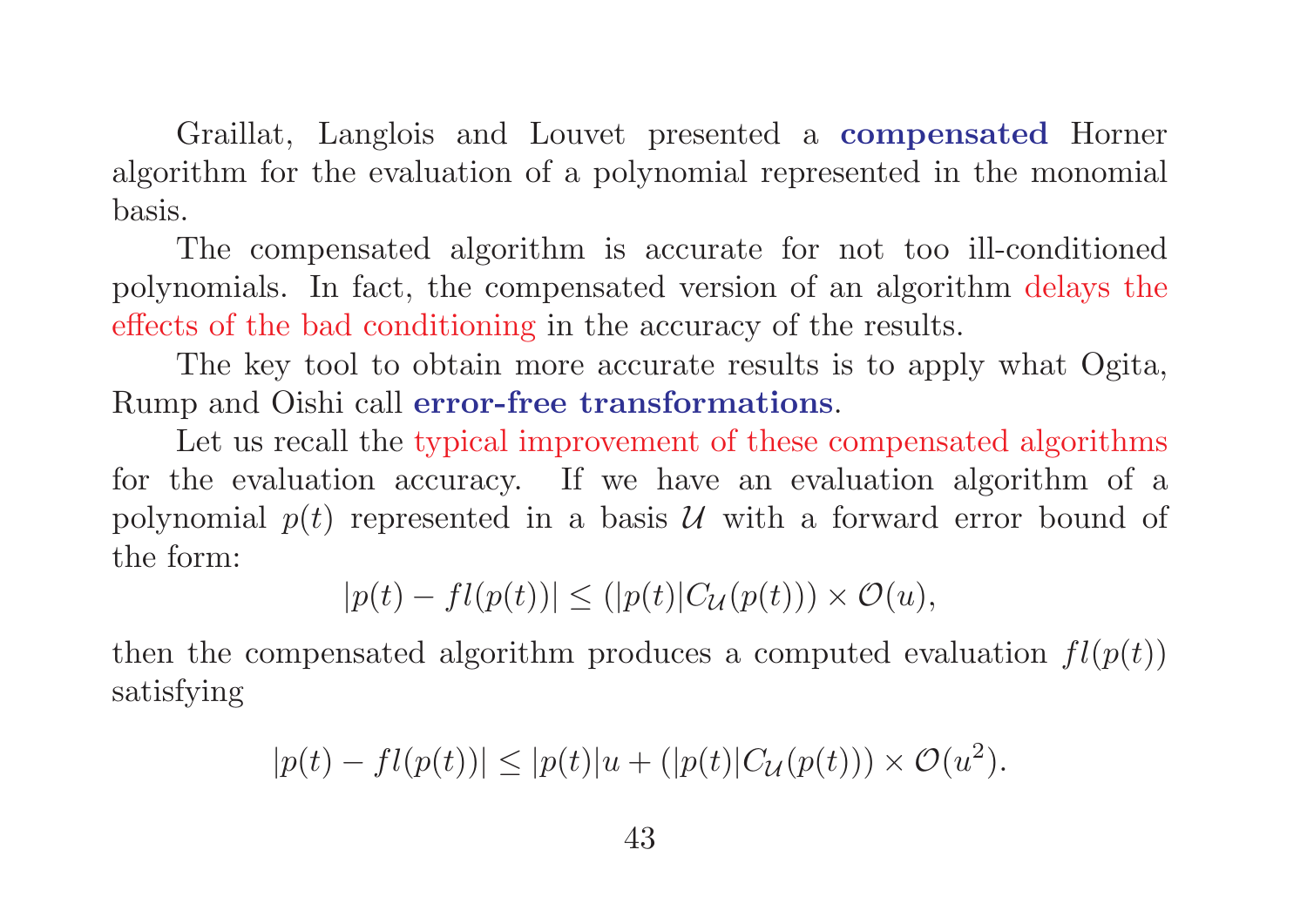### Adaptative evaluation algorithm of a polynomial in Bernstein form

In general, VS and de Casteljau algorithms provide similar approximations with respect to accuracy. The same occurs with its compensated versions.

In general, the de Casltejau and VS algorithms provide accurate enough approximations except for very ill-conditioned polynomials, where their compensated versions can be very useful. The compensated version of the de Casteljau algorithm is very expensive computationally and it provides results with an accuracy very similar to those provided by the compensated VS algorithm.

We propose an adaptative evaluation algorithm using the VS algorithm except when the relative error bound requires more accuracy. In this case, we apply either the de Casteljau algorithm or a compensated VS algorithm, depending on the computational cost.